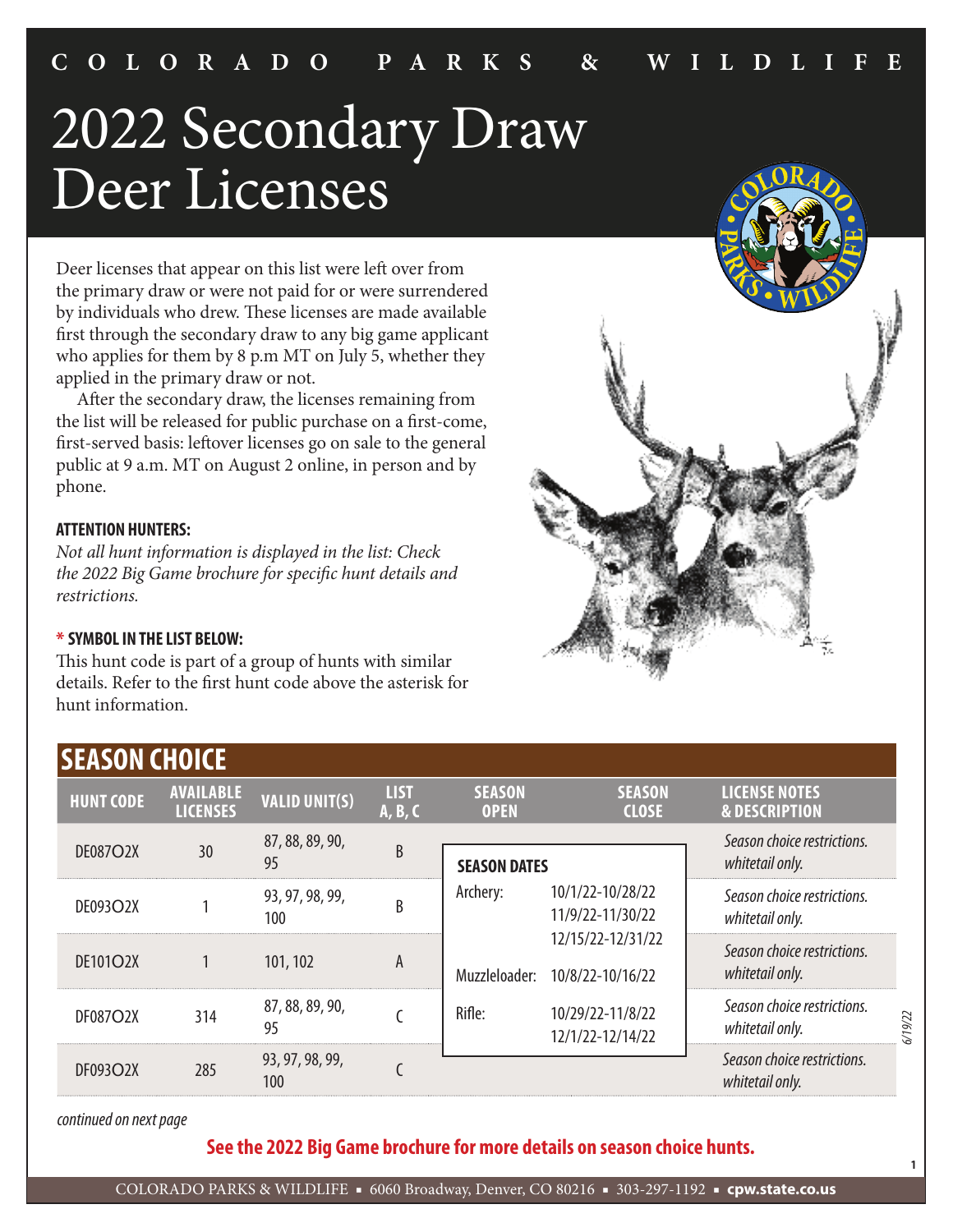|                  | <b>SEASON CHOICE</b> (CONTINUED)    |                      |                        |                                 |                                       |                                                                |  |  |  |  |  |
|------------------|-------------------------------------|----------------------|------------------------|---------------------------------|---------------------------------------|----------------------------------------------------------------|--|--|--|--|--|
| <b>HUNT CODE</b> | <b>AVAILABLE</b><br><b>LICENSES</b> | <b>VALID UNIT(S)</b> | <b>LIST</b><br>A, B, C | <b>SEASON</b><br><b>OPEN</b>    | <b>SEASON</b><br><b>CLOSE</b>         | <b>LICENSE NOTES</b><br><b>&amp; DESCRIPTION</b>               |  |  |  |  |  |
| DF091P5X         | 117                                 | 91                   |                        | <b>SEASON DATES</b><br>Archery: | 10/1/22-10/28/22                      | Season choice restrictions.<br>Private land only.              |  |  |  |  |  |
| DF092P5X         | 121                                 | 92                   |                        |                                 | 11/9/22-11/30/22<br>12/15/22-12/31/22 | Season choice restrictions.<br>Private land only.              |  |  |  |  |  |
| DF096P6X         | 189                                 | 96                   |                        |                                 | Muzzleloader: 10/8/22-10/16/22        | Season choice restrictions.<br>Private land only, E of Hwy 71. |  |  |  |  |  |
| DF101O2X         | 125                                 | 101, 102             |                        | Rifle:                          | 10/29/22-11/8/22<br>12/1/22-12/14/22  | Season choice restrictions.<br>whitetail only.                 |  |  |  |  |  |
|                  |                                     |                      |                        |                                 |                                       |                                                                |  |  |  |  |  |

■ **Hunt codes with this symbol in the table above also have a 1/1/2023–1/31/2023 rifle season in addition to the 10/29/2022–11/8/2022 and 12/1/2022–12/14/2022 rifle seasons..**

| <b>ARCHERY</b>   |                                     |                                          |                        |                              |                               |                                                  |
|------------------|-------------------------------------|------------------------------------------|------------------------|------------------------------|-------------------------------|--------------------------------------------------|
| <b>HUNT CODE</b> | <b>AVAILABLE</b><br><b>LICENSES</b> | <b>VALID UNIT(S)</b>                     | <b>LIST</b><br>A, B, C | <b>SEASON</b><br><b>OPEN</b> | <b>SEASON</b><br><b>CLOSE</b> | <b>LICENSE NOTES</b><br><b>&amp; DESCRIPTION</b> |
| <b>DE003O1A</b>  | 17                                  | 3, 4, 5, 14, 214, 301,<br>441            | A                      | 9/2/2022                     | 9/30/2022                     |                                                  |
| DE007O1A         | 25                                  | 7, 8, 9, 19, 191                         | А                      | 9/2/2022                     | 9/30/2022                     |                                                  |
| <b>DE011O1A</b>  | 8                                   | 11, 12, 13, 22, 23, 24,<br>131, 211, 231 | A                      | 9/2/2022                     | 9/30/2022                     | Special restrictions, see brochure.              |
| <b>DE012O1A</b>  | 15                                  | 12, 23, 24                               | А                      | 9/2/2022                     | 9/30/2022                     | Special restrictions, see brochure.              |
| <b>DE015O1A</b>  | 5                                   | 15                                       | А                      | 9/2/2022                     | 9/30/2022                     |                                                  |
| DE018O1A         | 26                                  | 18, 27, 28, 37, 181,<br>371              | А                      | 9/2/2022                     | 9/30/2022                     |                                                  |
| DE020O1A         | 7                                   | 20                                       | А                      | 9/2/2022                     | 9/30/2022                     |                                                  |
| DE023O1A         | 16                                  | 23, 24                                   | Α                      | 9/2/2022                     | 9/30/2022                     | Special restrictions, see brochure.              |
| <b>DE025O1A</b>  | 4                                   | 25, 26                                   | Α                      | 9/2/2022                     | 9/30/2022                     |                                                  |
| DE029O1A         | 26                                  | 29                                       | А                      | 9/2/2022                     | 9/30/2022                     |                                                  |
| DE030P5A         | $\mathbf{1}$                        | 30                                       | A                      | 9/1/2022                     | 10/30/2022                    | Private Land Only, See Brochure                  |
| DE033O1A         | 5                                   | 33                                       | Α                      | 9/2/2022                     | 9/30/2022                     |                                                  |
| DE034O1A         | 22                                  | 34                                       | А                      | 9/2/2022                     | 9/30/2022                     |                                                  |
| DE035O1A         | 7                                   | 35, 36, 45, 361                          | А                      | 9/2/2022                     | 9/30/2022                     |                                                  |
| <b>DE038O1A</b>  | 9                                   | 38                                       | А                      | 9/2/2022                     | 9/30/2022                     |                                                  |
| DE039O1A         | 5                                   | 39,46                                    | А                      | 9/2/2022                     | 9/30/2022                     | Special restrictions, see brochure.              |
| <b>DE041O1A</b>  | 5                                   | 41, 42, 421                              | A                      | 9/2/2022                     | 9/30/2022                     |                                                  |
| <b>DE041P5A</b>  | 31                                  | 41                                       | А                      | 9/1/2022                     | 12/30/2022                    | Private Land Only, See Brochure                  |
| <b>DE043O1A</b>  | 14                                  | 43, 47, 471                              | А                      | 9/2/2022                     | 9/30/2022                     |                                                  |
| <b>DE044O1A</b>  | $\overline{2}$                      | 44                                       | А                      | 9/2/2022                     | 9/30/2022                     |                                                  |
| DE049O1A         | 12                                  | 49, 57, 58, 581                          | А                      | 9/2/2022                     | 9/30/2022                     |                                                  |
| DE050O1A         | $\overline{2}$                      | 50, 500, 501                             | А                      | 9/2/2022                     | 9/30/2022                     | Special restrictions, see brochure.              |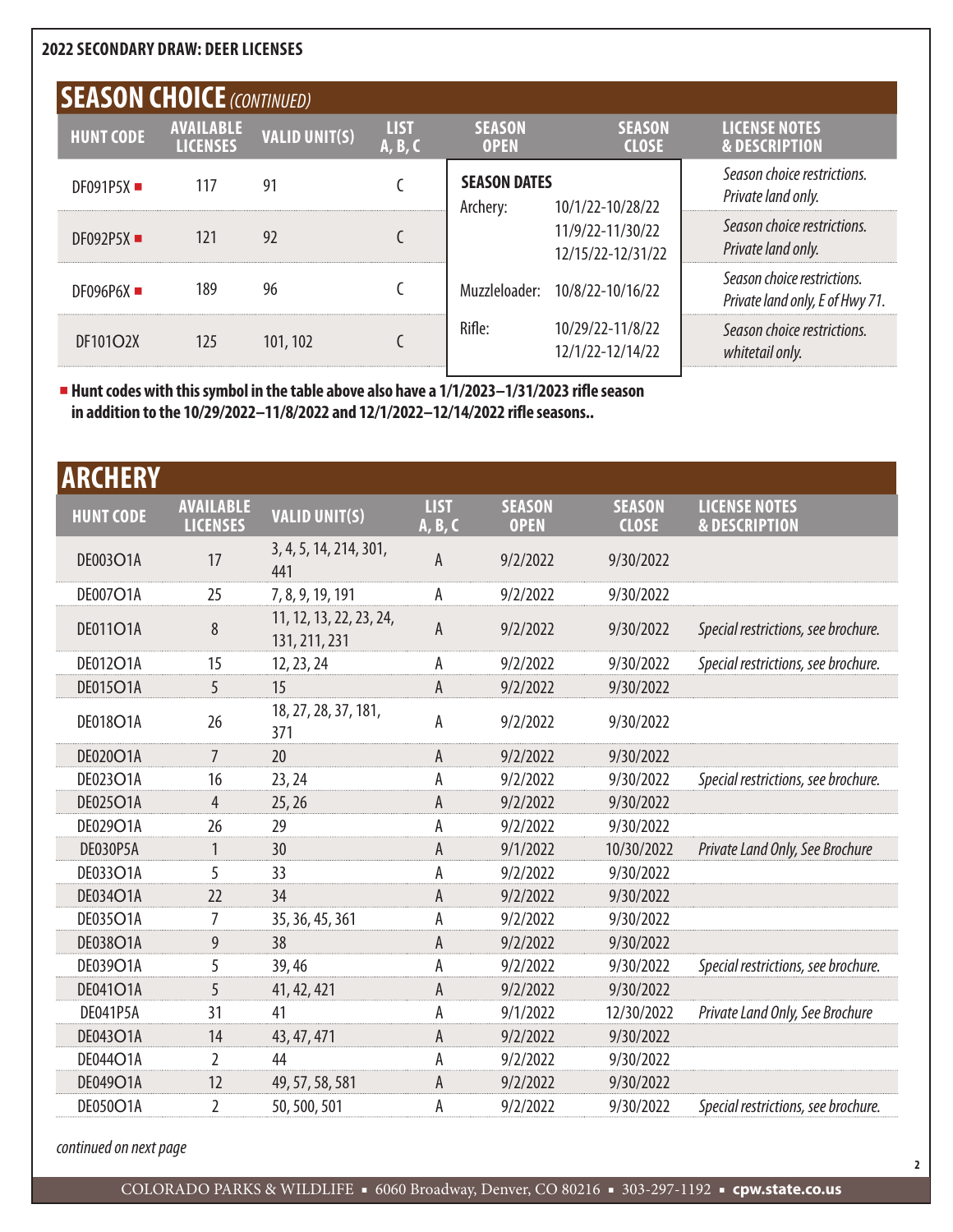|                  | <b>ARCHERY</b> (CONTINUED)          |                      |                        |                              |                               |                                                  |
|------------------|-------------------------------------|----------------------|------------------------|------------------------------|-------------------------------|--------------------------------------------------|
| <b>HUNT CODE</b> | <b>AVAILABLE</b><br><b>LICENSES</b> | <b>VALID UNIT(S)</b> | <b>LIST</b><br>A, B, C | <b>SEASON</b><br><b>OPEN</b> | <b>SEASON</b><br><b>CLOSE</b> | <b>LICENSE NOTES</b><br><b>&amp; DESCRIPTION</b> |
| DE069O1A         | 9                                   | 69, 84, 86, 691, 861 | А                      | 9/2/2022                     | 9/30/2022                     |                                                  |
| DE075O1A         | 4                                   | 75,751               | А                      | 9/2/2022                     | 9/30/2022                     |                                                  |
| DE077O1A         | 8                                   | 77, 78, 771          | А                      | 9/2/2022                     | 9/30/2022                     |                                                  |
|                  |                                     |                      |                        | 10/1/22                      | 10/28/22                      |                                                  |
| DE092O1A         | 1                                   | 92                   | Α                      | 11/9/22                      | 11/30/22                      |                                                  |
|                  |                                     |                      |                        | 12/15/22                     | 12/31/22                      |                                                  |
|                  |                                     |                      |                        | 10/1/22                      | 10/28/22                      |                                                  |
| DE094O1A         | 1                                   | 94, 951              | $\mathsf A$            | 11/9/22                      | 11/30/22                      |                                                  |
|                  |                                     |                      |                        | 12/15/22                     | 12/31/22                      |                                                  |
|                  |                                     |                      |                        | 10/1/22                      | 10/28/22                      |                                                  |
| DE096O1A         | 2                                   | 96                   | Α                      | 11/9/22                      | 11/30/22                      |                                                  |
|                  |                                     |                      |                        | 12/15/22                     | 12/31/22                      |                                                  |
|                  |                                     |                      |                        | 10/1/22                      | 10/28/22                      |                                                  |
| DE104O1A         | 7                                   | 104, 105, 106        | A                      | 11/9/22                      | 11/30/22                      |                                                  |
|                  |                                     |                      |                        | 12/15/22                     | 12/31/22                      |                                                  |
|                  |                                     |                      |                        | 10/1/22                      | 10/28/22                      |                                                  |
| DE104O3A         | 28                                  | 104, 105, 106        | Α                      | 11/9/22                      | 11/30/22                      | whitetail only                                   |
|                  |                                     |                      |                        | 12/15/22                     | 12/31/22                      |                                                  |
|                  |                                     |                      |                        | 10/1/22                      | 10/28/22                      |                                                  |
| <b>DE107O3A</b>  | 26                                  | 107                  | A                      | 11/9/22                      | 11/30/22                      | whitetail only                                   |
|                  |                                     |                      |                        | 12/15/22                     | 12/31/22                      |                                                  |
|                  |                                     |                      |                        | 10/1/22                      | 10/28/22                      |                                                  |
| DE109O1A         | 8                                   | 109                  | А                      | 11/9/22                      | 11/30/22                      |                                                  |
|                  |                                     |                      |                        | 12/15/22                     | 12/31/22                      |                                                  |
|                  |                                     |                      |                        | 10/1/22                      | 10/28/22                      |                                                  |
| DE109O3A         | 21                                  | 109                  | A                      | 11/9/22                      | 11/30/22                      | whitetail only                                   |
|                  |                                     |                      |                        | 12/15/22                     | 12/31/22                      |                                                  |
| DE110O2A         |                                     | 110, 111, 118, 119,  |                        | 10/1/22                      | 10/28/22                      |                                                  |
|                  | 4                                   | 123, 124             | А                      | 11/9/22                      | 12/31/22                      |                                                  |
|                  |                                     | 110, 111, 118, 119,  |                        | 10/1/22                      | 10/28/22                      |                                                  |
| <b>DE110O4A</b>  | 139                                 | 123, 124             | A                      | 11/9/22                      | 12/31/22                      | whitetail only                                   |
|                  |                                     | 112, 113, 114, 115,  |                        | 10/1/22                      | 10/28/22                      |                                                  |
| <b>DE112O2A</b>  | 14                                  | 120, 121             | A                      | 11/9/22                      | 12/31/22                      |                                                  |
|                  |                                     | 112, 113, 114, 115,  |                        | 10/1/22                      | 10/28/22                      |                                                  |
| <b>DE112O4A</b>  | 67                                  | 120, 121             | A                      | 11/9/22                      | 12/31/22                      | whitetail only                                   |
|                  |                                     |                      |                        | 10/1/22                      | 10/28/22                      |                                                  |
| DE116O1A         | 29                                  | 116, 117             | А                      | 11/9/22                      | 11/30/22                      |                                                  |
|                  |                                     |                      |                        | 12/15/22                     | 12/31/22                      |                                                  |
|                  |                                     |                      |                        | 10/1/22                      | 10/28/22                      |                                                  |
| <b>DE116O3A</b>  | 98                                  | 116, 117             | $\mathsf A$            | 11/9/22                      | 11/30/22                      | whitetail only                                   |
|                  |                                     |                      |                        | 12/15/22                     | 12/31/22                      |                                                  |
|                  |                                     |                      |                        |                              |                               |                                                  |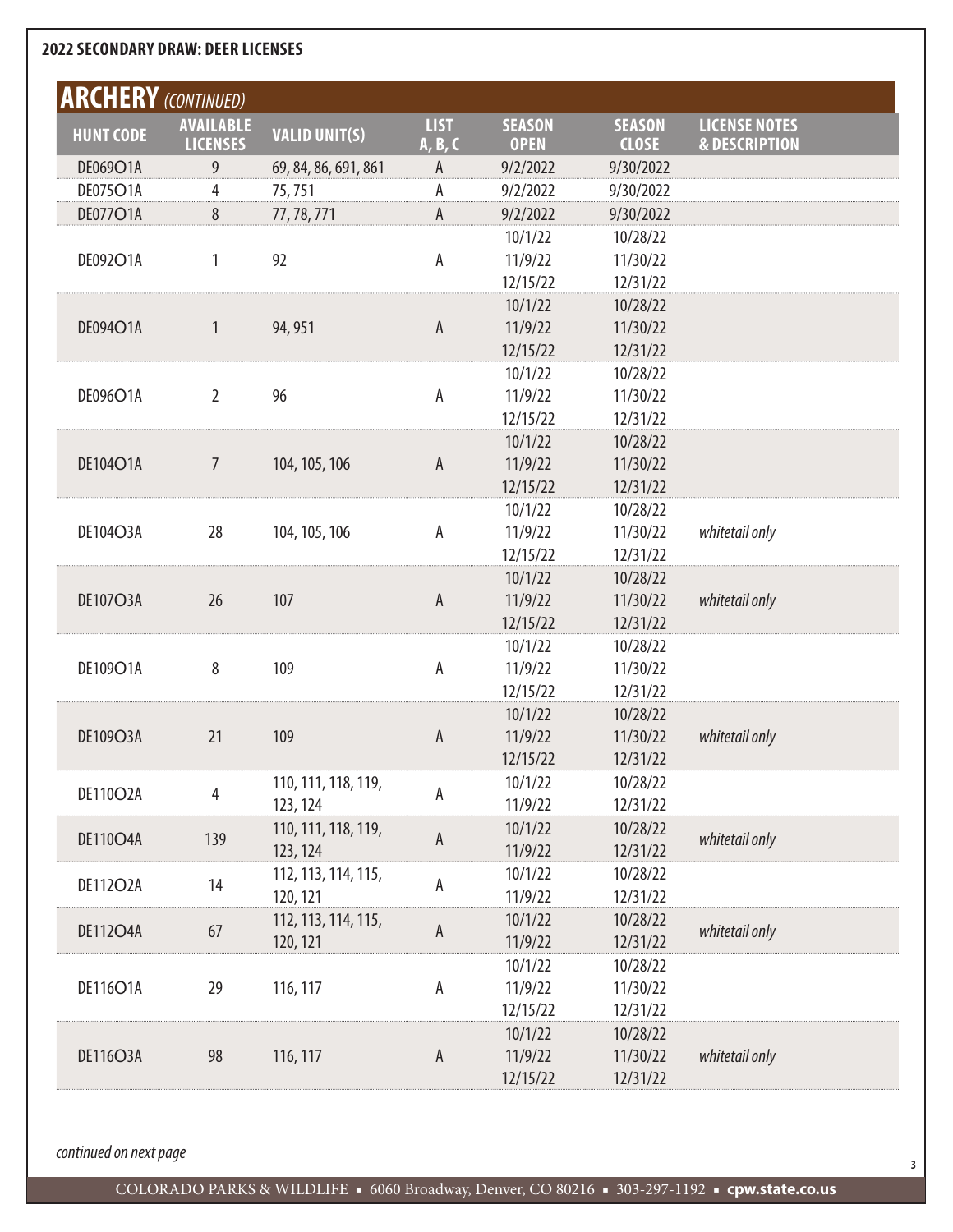| <b>ARCHERY</b> (CONTINUED) |                                     |                      |                        |                              |                               |                                                  |
|----------------------------|-------------------------------------|----------------------|------------------------|------------------------------|-------------------------------|--------------------------------------------------|
| <b>HUNT CODE</b>           | <b>AVAILABLE</b><br><b>LICENSES</b> | <b>VALID UNIT(S)</b> | <b>LIST</b><br>A, B, C | <b>SEASON</b><br><b>OPEN</b> | <b>SEASON</b><br><b>CLOSE</b> | <b>LICENSE NOTES</b><br><b>&amp; DESCRIPTION</b> |
|                            |                                     | 122, 125, 126, 127,  |                        | 10/1/22                      | 10/28/22                      |                                                  |
| DE122O1A                   | $\overline{2}$                      | 129, 130, 132, 139,  | А                      | 11/9/22                      | 11/30/22                      |                                                  |
|                            |                                     | 145, 146             |                        | 12/15/22                     | 12/31/22                      |                                                  |
|                            |                                     | 122, 125, 126, 127,  |                        | 10/1/22                      | 10/28/22                      |                                                  |
| <b>DE122O3A</b>            | $\overline{2}$                      | 129, 130, 132, 139,  | A                      | 11/9/22                      | 11/30/22                      | whitetail only                                   |
|                            |                                     | 145, 146             |                        | 12/15/22                     | 12/31/22                      |                                                  |
| DE128O2A                   | $\overline{2}$                      | 128, 133, 134, 135   | А                      | 10/1/22                      | 10/28/22                      |                                                  |
|                            |                                     |                      |                        | 11/9/22                      | 12/31/22                      |                                                  |
|                            |                                     |                      |                        | 10/1/22                      | 10/28/22                      |                                                  |
| DE136O1A                   | 10                                  | 136, 141, 147        | A                      | 11/9/22                      | 11/30/22                      |                                                  |
|                            |                                     |                      |                        | 12/15/22                     | 12/31/22                      |                                                  |
|                            |                                     |                      |                        | 10/1/22                      | 10/28/22                      |                                                  |
| DE136O3A                   | 25                                  | 136, 141, 147        | А                      | 11/9/22                      | 11/30/22                      | whitetail only                                   |
|                            |                                     |                      |                        | 12/15/22                     | 12/31/22                      |                                                  |
|                            |                                     |                      |                        | 10/1/22                      | 10/28/22                      |                                                  |
| <b>DE137O1A</b>            | 1                                   | 137, 138, 143, 144   | A                      | 11/9/22                      | 11/30/22                      |                                                  |
|                            |                                     |                      |                        | 12/15/22                     | 12/31/22                      |                                                  |
| DE142O2A                   | 1                                   | 142                  | А                      | 10/1/22                      | 11/30/22                      |                                                  |
|                            |                                     |                      |                        | 12/15/22                     | 12/31/22                      |                                                  |
| DE391O1A                   | 37                                  | 391, 461             | A                      | 9/2/2022                     | 9/30/2022                     |                                                  |
| DE444O1A                   | 4                                   | 444                  | А                      | 9/2/2022                     | 9/30/2022                     |                                                  |
| DE741O1A                   | 1                                   | 741                  | A                      | 9/2/2022                     | 9/30/2022                     |                                                  |
| DF004P5A                   | 27                                  | 4, 13, 301           | B                      | 8/15/2022                    | 9/30/2022                     | Special restrictions, see brochure.              |
| DF030P5A                   | 31                                  | 30                   | B                      | 9/1/2022                     | 10/30/2022                    | Private Land Only, See Brochure                  |
| DF041P5A                   | 64                                  | 41                   | B                      | 9/1/2022                     | 12/30/2022                    | Private Land Only, See Brochure                  |
|                            |                                     |                      |                        | 10/1/22                      | 10/28/22                      |                                                  |
| <b>DF103O3A</b>            | 17                                  | 103                  | B                      | 11/9/22                      | 11/30/22                      | whitetail only                                   |
|                            |                                     |                      |                        | 12/15/22                     | 12/31/22                      |                                                  |
|                            |                                     |                      |                        | 10/1/22                      | 10/28/22                      |                                                  |
| <b>DF107O3A</b>            | 20                                  | 107                  | B                      | 11/9/22                      | 11/30/22                      | whitetail only                                   |
|                            |                                     |                      |                        | 12/15/22                     | 12/31/22                      |                                                  |
|                            |                                     |                      |                        | 10/1/22                      | 10/28/22                      |                                                  |
| DF109O3A                   | 20                                  | 109                  | $\sf B$                | 11/9/22                      | 11/30/22                      | whitetail only                                   |
|                            |                                     |                      |                        | 12/15/22                     | 12/31/22                      |                                                  |
| DF110O4A                   | 42                                  | 110, 111, 118, 119,  | B                      | 10/1/22                      | 10/28/22                      | whitetail only                                   |
|                            |                                     | 123, 124             |                        | 11/9/22                      | 12/31/22                      |                                                  |
| <b>DF112O4A</b>            | 43                                  | 112, 113, 114, 115,  | B                      | 10/1/22                      | 10/28/22                      | whitetail only                                   |
|                            |                                     | 120, 121             |                        | 11/9/22                      | 12/31/22                      |                                                  |
|                            |                                     |                      |                        | 10/1/22                      | 10/28/22                      |                                                  |
| DF116O3A                   | 29                                  | 116, 117             | B                      | 11/9/22                      | 11/30/22                      | whitetail only                                   |
|                            |                                     |                      |                        | 12/15/22                     | 12/31/22                      |                                                  |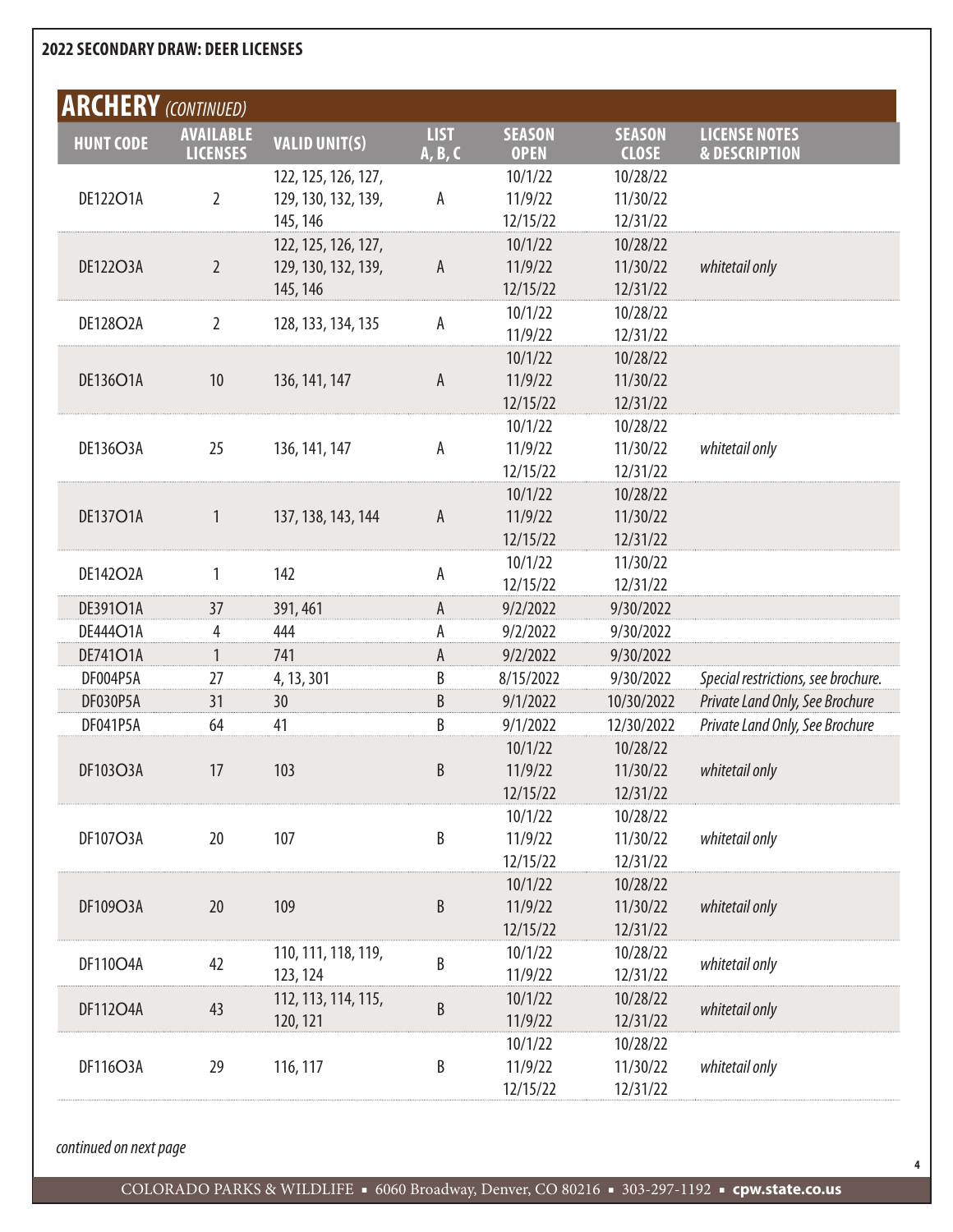| <b>ARCHERY</b> (CONTINUED)                                                                                                                                                                                                     |  |
|--------------------------------------------------------------------------------------------------------------------------------------------------------------------------------------------------------------------------------|--|
|                                                                                                                                                                                                                                |  |
| <b>LIST</b><br><b>SEASON</b><br><b>SEASON</b><br><b>LICENSE NOTES</b><br><b>AVAILABLE</b><br><b>VALID UNIT(S)</b><br><b>HUNT CODE</b><br><b>LICENSES</b><br><b>OPEN</b><br><b>CLOSE</b><br><b>&amp; DESCRIPTION</b><br>A, B, C |  |
| 10/28/22<br>122, 125, 126, 127,<br>10/1/22                                                                                                                                                                                     |  |
| 86<br>B<br>DF122O3A<br>129, 130, 132, 139,<br>11/9/22<br>11/30/22<br>whitetail only                                                                                                                                            |  |
| 12/15/22<br>12/31/22<br>145, 146                                                                                                                                                                                               |  |
| 10/1/22<br>10/28/22<br>В<br><b>DF128O4A</b><br>27<br>128, 133, 134, 135<br>whitetail only                                                                                                                                      |  |
| 11/9/22<br>12/31/22                                                                                                                                                                                                            |  |
| 10/1/22<br>10/28/22                                                                                                                                                                                                            |  |
| B<br>DF136O3A<br>9<br>11/9/22<br>11/30/22<br>whitetail only<br>136, 141, 147                                                                                                                                                   |  |
| 12/15/22<br>12/31/22                                                                                                                                                                                                           |  |
| <b>DM006O1A</b><br>9/2/2022<br>6, 16, 17, 161, 171<br>9/30/2022<br>4<br>А                                                                                                                                                      |  |
| <b>DM021O1A</b><br>$\overline{2}$<br>А<br>21, 30<br>9/2/2022<br>9/30/2022                                                                                                                                                      |  |
| <b>DM040O1A</b><br>9/2/2022<br>9/30/2022<br>2<br>40<br>А                                                                                                                                                                       |  |
| А<br><b>DM048O1A</b><br>8<br>48, 56, 481, 561<br>9/2/2022<br>9/30/2022                                                                                                                                                         |  |
| <b>DM052O1A</b><br>9/2/2022<br>2<br>А<br>9/30/2022<br>52, 411, 521                                                                                                                                                             |  |
| А<br><b>DM054O1A</b><br>1<br>54<br>9/2/2022<br>9/30/2022                                                                                                                                                                       |  |
| <b>DM055O1A</b><br>55<br>9/2/2022<br>9/30/2022<br>3<br>А                                                                                                                                                                       |  |
| A<br><b>DM059O1A</b><br>$\overline{2}$<br>59, 511, 591<br>9/2/2022<br>9/30/2022                                                                                                                                                |  |
| <b>DM060O1A</b><br>А<br>9/2/2022<br>1<br>60<br>9/30/2022                                                                                                                                                                       |  |
| A<br><b>DM062O1A</b><br>9<br>62<br>9/2/2022<br>9/30/2022                                                                                                                                                                       |  |
| <b>DM064O1A</b><br>9/2/2022<br>64,65<br>А<br>9/30/2022<br>7                                                                                                                                                                    |  |
| A<br><b>DM066O1A</b><br>3<br>66<br>9/2/2022<br>9/30/2022                                                                                                                                                                       |  |
| <b>DM067O1A</b><br>67<br>9/2/2022<br>2<br>А<br>9/30/2022                                                                                                                                                                       |  |
| А<br><b>DM068O1A</b><br>4<br>68, 681, 682<br>9/2/2022<br>9/30/2022                                                                                                                                                             |  |
| <b>DM070O1A</b><br>9/2/2022<br>6<br>70<br>А<br>9/30/2022                                                                                                                                                                       |  |
| А<br><b>DM071O1A</b><br>3<br>71,711<br>9/2/2022<br>9/30/2022                                                                                                                                                                   |  |
| <b>DM072O1A</b><br>9/2/2022<br>2<br>А<br>9/30/2022<br>72,73                                                                                                                                                                    |  |
| Α<br><b>DM074O1A</b><br>2<br>74<br>9/2/2022<br>9/30/2022                                                                                                                                                                       |  |
| <b>DM076O1A</b><br>2<br>76<br>А<br>9/2/2022<br>9/30/2022                                                                                                                                                                       |  |
| A<br>DM079O1A<br>$\mathbf{1}$<br>79,791<br>9/2/2022<br>9/30/2022                                                                                                                                                               |  |
| <b>DM080O1A</b><br>9/2/2022<br>9/30/2022<br>10<br>80,81<br>Α                                                                                                                                                                   |  |
| А<br><b>DM082O1A</b><br>3<br>82<br>9/30/2022<br>9/2/2022                                                                                                                                                                       |  |
| <b>DM085O1A</b><br>Except Bosque del Oso SWA<br>9/2/2022<br>9/30/2022<br>2<br>85,851<br>А                                                                                                                                      |  |
| А<br><b>DM551O1A</b><br>$\overline{2}$<br>551<br>9/30/2022<br>9/2/2022                                                                                                                                                         |  |
| Bosque del Oso SWA Only<br><b>DM851O1A</b><br>851<br>А<br>9/2/2022<br>9/30/2022<br>1                                                                                                                                           |  |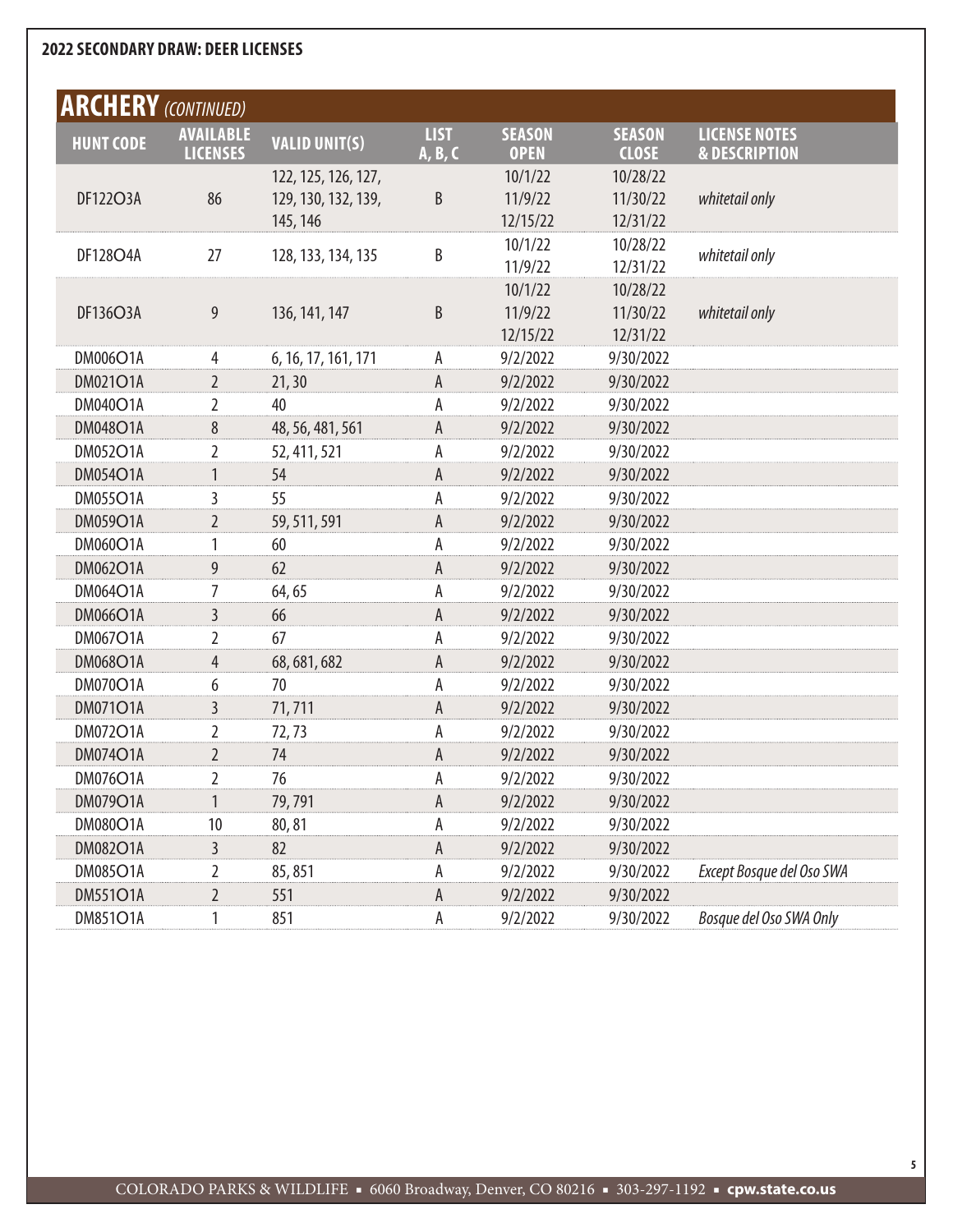| <b>MUZZLELOADER</b> |                                     |                                                        |                        |                              |                               |                                                  |
|---------------------|-------------------------------------|--------------------------------------------------------|------------------------|------------------------------|-------------------------------|--------------------------------------------------|
| <b>HUNT CODE</b>    | <b>AVAILABLE</b><br><b>LICENSES</b> | <b>VALID UNIT(S)</b>                                   | <b>LIST</b><br>A, B, C | <b>SEASON</b><br><b>OPEN</b> | <b>SEASON</b><br><b>CLOSE</b> | <b>LICENSE NOTES</b><br><b>&amp; DESCRIPTION</b> |
| DE104O3M            | 12                                  | 104, 105, 106                                          | A                      | 10/8/2022                    | 10/16/2022                    | whitetail only                                   |
| <b>DE107O3M</b>     | 62                                  | 107, 112, 113, 114,<br>115, 120, 121                   | А                      | 10/8/2022                    | 10/16/2022                    | whitetail only                                   |
| DE109O3M            | 30                                  | 109                                                    | A                      | 10/8/2022                    | 10/16/2022                    | whitetail only                                   |
| DE110O3M            | 87                                  | 110, 111, 118, 119,<br>123, 124                        | Α                      | 10/8/2022                    | 10/16/2022                    | whitetail only                                   |
| <b>DE116O3M</b>     | 99                                  | 116, 117                                               | A                      | 10/8/2022                    | 10/16/2022                    | whitetail only                                   |
| DE122O3M            | 3                                   | 122, 125, 126, 127,<br>129, 130, 132, 139,<br>145, 146 | A                      | 10/8/2022                    | 10/16/2022                    | whitetail only                                   |
| DE128O3M            | 3                                   | 128, 133, 134, 135,<br>136, 141, 147                   | $\mathsf A$            | 10/8/2022                    | 10/16/2022                    | whitetail only                                   |
| DF003O1M            | 2                                   | 3, 4, 5, 14, 214, 301,<br>441                          | A                      | 9/10/2022                    | 9/18/2022                     |                                                  |
| DF007O1M            | 28                                  | 7, 8, 9, 19, 191                                       | A                      | 9/10/2022                    | 9/18/2022                     |                                                  |
| DF011O1M            | 1                                   | 11, 12, 13, 22, 23, 24,<br>131, 211, 231               | А                      | 9/10/2022                    | 9/18/2022                     | Special restrictions, see brochure.              |
| DF018O1M            | 144                                 | 18, 27, 28, 37, 181,<br>371                            | B                      | 9/10/2022                    | 9/18/2022                     |                                                  |
| DF023O1M            | $\overline{2}$                      | 23, 24                                                 | A                      | 9/10/2022                    | 9/18/2022                     | Special restrictions, see brochure.              |
| DF029O1M            | 31                                  | 29                                                     | B                      | 9/10/2022                    | 9/18/2022                     |                                                  |
| DF034O1M            | 9                                   | 34                                                     | B                      | 9/10/2022                    | 9/18/2022                     |                                                  |
| DF035O1M            | $\overline{2}$                      | 35, 36, 45, 361                                        | B                      | 9/10/2022                    | 9/18/2022                     |                                                  |
| DF038O1M            | 8                                   | 38                                                     | B                      | 9/10/2022                    | 9/18/2022                     |                                                  |
| DF051O1M            | $\overline{2}$                      | 51                                                     | A                      | 9/10/2022                    | 9/18/2022                     |                                                  |
| DF069O1M            | 1                                   | 69, 84, 86, 691, 861                                   | А                      | 9/10/2022                    | 9/18/2022                     |                                                  |
| DF077O1M            | $\overline{3}$                      | 77, 78, 771                                            | А                      | 9/10/2022                    | 9/18/2022                     |                                                  |
| DF087O2M            | 39                                  | 87, 88, 89, 90, 95                                     | A                      | 10/8/2022                    | 10/16/2022                    |                                                  |
| DF091O2M            | 1                                   | 91                                                     | A                      | 10/8/2022                    | 10/16/2022                    |                                                  |
| DF092O2M            | 18                                  | 92                                                     | A                      | 10/8/2022                    | 10/16/2022                    |                                                  |
| DF093O2M            | 28                                  | 93, 97, 98, 100                                        | $\mathsf A$            | 10/8/2022                    | 10/16/2022                    |                                                  |
| DF094O2M            | 13                                  | 94                                                     | А                      | 10/8/2022                    | 10/16/2022                    |                                                  |
| DF099O2M            | 41                                  | 99                                                     | A                      | 10/8/2022                    | 10/16/2022                    |                                                  |
| DF101O2M            | 34                                  | 101, 102                                               | A                      | 10/8/2022                    | 10/16/2022                    |                                                  |
| DF103O2M            | 7                                   | 103                                                    | $\mathsf A$            | 10/8/2022                    | 10/16/2022                    |                                                  |
| DF104O2M            | 11                                  | 104, 105, 106                                          | A                      | 10/8/2022                    | 10/16/2022                    |                                                  |
| DF104O3M            | 45                                  | 104, 105, 106                                          | B                      | 10/8/2022                    | 10/16/2022                    | whitetail only                                   |
| DF107O2M            | 26                                  | 107, 112, 113, 114,<br>115, 120, 121                   | A                      | 10/8/2022                    | 10/16/2022                    |                                                  |
| DF107O3M            | 13                                  | 107, 112, 113, 114,<br>115, 120, 121                   | B                      | 10/8/2022                    | 10/16/2022                    | whitetail only                                   |
| DF109O2M            | 17                                  | 109                                                    | A                      | 10/8/2022                    | 10/16/2022                    |                                                  |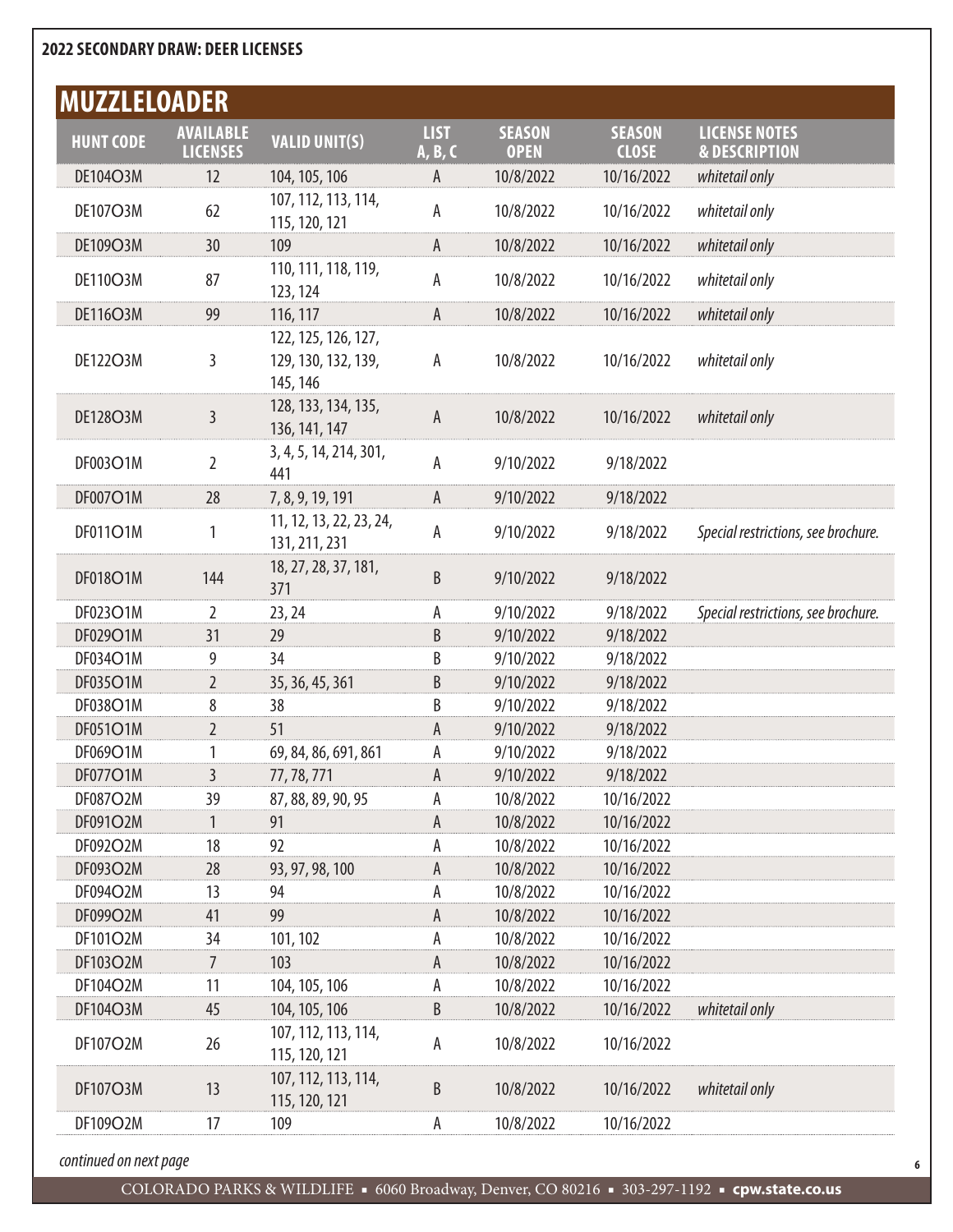| <b>MUZZLELOADER (CONTINUED)</b> |                                     |                                                        |                        |                              |                               |                                                  |
|---------------------------------|-------------------------------------|--------------------------------------------------------|------------------------|------------------------------|-------------------------------|--------------------------------------------------|
| <b>HUNT CODE</b>                | <b>AVAILABLE</b><br><b>LICENSES</b> | <b>VALID UNIT(S)</b>                                   | <b>LIST</b><br>A, B, C | <b>SEASON</b><br><b>OPEN</b> | <b>SEASON</b><br><b>CLOSE</b> | <b>LICENSE NOTES</b><br><b>&amp; DESCRIPTION</b> |
| DF109O3M                        | 19                                  | 109                                                    | B                      | 10/8/2022                    | 10/16/2022                    | whitetail only                                   |
| DF110O2M                        | 3                                   | 110, 111, 118, 119,<br>123, 124                        | А                      | 10/8/2022                    | 10/16/2022                    |                                                  |
| DF110O3M                        | 45                                  | 110, 111, 118, 119,<br>123, 124                        | B                      | 10/8/2022                    | 10/16/2022                    | whitetail only                                   |
| <b>DF116O2M</b>                 | 9                                   | 116, 117                                               | Α                      | 10/8/2022                    | 10/16/2022                    |                                                  |
| DF116O3M                        | 15                                  | 116, 117                                               | B                      | 10/8/2022                    | 10/16/2022                    | whitetail only                                   |
| DF122O2M                        | 29                                  | 122, 125, 126, 127,<br>129, 130, 132, 139,<br>145, 146 | Α                      | 10/8/2022                    | 10/16/2022                    |                                                  |
| DF122O3M                        | 6                                   | 122, 125, 126, 127,<br>129, 130, 132, 139,<br>145, 146 | B                      | 10/8/2022                    | 10/16/2022                    | whitetail only                                   |
| DF128O2M                        | 7                                   | 128, 133, 134, 135,<br>136, 141, 147                   | А                      | 10/8/2022                    | 10/16/2022                    |                                                  |
| <b>DF128O3M</b>                 | 17                                  | 128, 133, 134, 135,<br>136, 141, 147                   | B                      | 10/8/2022                    | 10/16/2022                    | whitetail only                                   |
| DF137O2M                        | $\overline{2}$                      | 137, 138, 143, 144                                     | А                      | 10/8/2022                    | 10/16/2022                    |                                                  |
| DF391O1M                        | 9                                   | 391, 461                                               | A                      | 9/10/2022                    | 9/18/2022                     |                                                  |
| DF444O1M                        | 12                                  | 444                                                    | B                      | 9/10/2022                    | 9/18/2022                     |                                                  |
| DF501O1M                        | 1                                   | 501                                                    | А                      | 9/10/2022                    | 9/18/2022                     | Special restrictions, see brochure.              |
| <b>DM003O1M</b>                 | 4                                   | 3, 4, 5, 14, 214, 301,<br>441                          | А                      | 9/10/2022                    | 9/18/2022                     |                                                  |
| <b>DM006O1M</b>                 | 4                                   | 6, 16, 17, 161, 171                                    | А                      | 9/10/2022                    | 9/18/2022                     |                                                  |
| <b>DM007O1M</b>                 | 25                                  | 7, 8, 9, 19, 191                                       | Α                      | 9/10/2022                    | 9/18/2022                     |                                                  |
| <b>DM011O1M</b>                 | 4                                   | 11, 12, 13, 22, 23, 24,<br>131, 211, 231               | A                      | 9/10/2022                    | 9/18/2022                     | Special restrictions, see brochure.              |
| <b>DM012O1M</b>                 | 3                                   | 12, 23, 24                                             | А                      | 9/10/2022                    | 9/18/2022                     | Special restrictions, see brochure.              |
| <b>DM015O1M</b>                 | 3                                   | 15                                                     | А                      | 9/10/2022                    | 9/18/2022                     |                                                  |
| <b>DM018O1M</b>                 | 16                                  | 18, 27, 28, 37, 181,<br>371                            | А                      | 9/10/2022                    | 9/18/2022                     |                                                  |
| DM020O1M                        | 20                                  | 20                                                     | А                      | 9/10/2022                    | 9/18/2022                     |                                                  |
| <b>DM021O1M</b>                 | 1                                   | 21,30                                                  | А                      | 9/10/2022                    | 9/18/2022                     |                                                  |
| <b>DM023O1M</b>                 | 8                                   | 23, 24                                                 | Α                      | 9/10/2022                    | 9/18/2022                     | Special restrictions, see brochure.              |
| <b>DM025O1M</b>                 | 16                                  | 25, 26                                                 | А                      | 9/10/2022                    | 9/18/2022                     |                                                  |
| DM029O1M                        | 30                                  | 29                                                     | А                      | 9/10/2022                    | 9/18/2022                     |                                                  |
| <b>DM031O1M</b>                 | 3                                   | 31, 32                                                 | А                      | 9/10/2022                    | 9/18/2022                     |                                                  |
| <b>DM033O1M</b>                 | 1                                   | 33                                                     | Α                      | 9/10/2022                    | 9/18/2022                     |                                                  |
| DM034O1M                        | 55                                  | 34                                                     | А                      | 9/10/2022                    | 9/18/2022                     |                                                  |
| <b>DM035O1M</b>                 | $\overline{2}$                      | 35, 36, 45, 361                                        | А                      | 9/10/2022                    | 9/18/2022                     |                                                  |
| <b>DM038O1M</b>                 | 19                                  | 38                                                     | А                      | 9/10/2022                    | 9/18/2022                     |                                                  |
| DM039O1M                        | 14                                  | 39,46                                                  | А                      | 9/10/2022                    | 9/18/2022                     | Special restrictions, see brochure.              |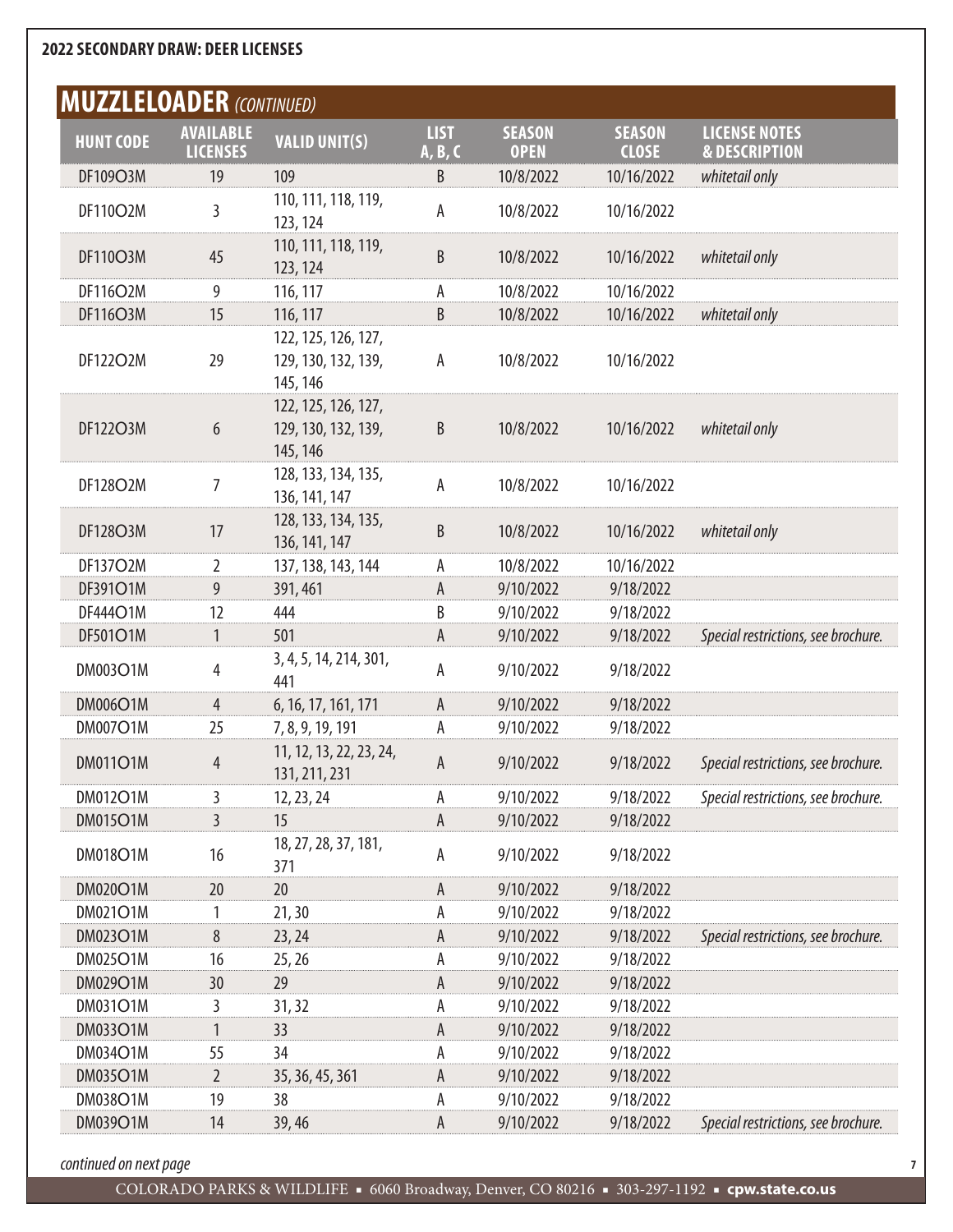# **MUZZLELOADER** *(CONTINUED)*

| $\mathbf{v}$ . The magnetic state $\mathbf{v}$ and $\mathbf{v}$ (continuold) | <b>AVAILABLE</b> |                                      | <b>LIST</b> | <b>SEASON</b> | <b>SEASON</b> | <b>LICENSE NOTES</b>                |
|------------------------------------------------------------------------------|------------------|--------------------------------------|-------------|---------------|---------------|-------------------------------------|
| <b>HUNT CODE</b>                                                             | <b>LICENSES</b>  | <b>VALID UNIT(S)</b>                 | A, B, C     | <b>OPEN</b>   | <b>CLOSE</b>  | <b>&amp; DESCRIPTION</b>            |
| <b>DM041O1M</b>                                                              | 4                | 41, 42, 421                          | А           | 9/10/2022     | 9/18/2022     |                                     |
| <b>DM043O1M</b>                                                              | 9                | 43, 47, 471                          | А           | 9/10/2022     | 9/18/2022     |                                     |
| <b>DM044O1M</b>                                                              | 2                | 44                                   | А           | 9/10/2022     | 9/18/2022     |                                     |
| <b>DM048O1M</b>                                                              | 6                | 48, 56, 481, 561                     | А           | 9/10/2022     | 9/18/2022     |                                     |
| DM049O1M                                                                     | 3                | 49, 57, 58, 581                      | А           | 9/10/2022     | 9/18/2022     |                                     |
| <b>DM050O1M</b>                                                              | 2                | 50, 500, 501                         | А           | 9/10/2022     | 9/18/2022     | Special restrictions, see brochure. |
| <b>DM052O1M</b>                                                              | 3                | 52, 411, 521                         | А           | 9/10/2022     | 9/18/2022     |                                     |
| <b>DM053O1M</b>                                                              | 1                | 53                                   | A           | 9/10/2022     | 9/18/2022     |                                     |
| <b>DM054O1M</b>                                                              | 1                | 54                                   | А           | 9/10/2022     | 9/18/2022     |                                     |
| <b>DM055O1M</b>                                                              | $\mathbf{1}$     | 55                                   | A           | 9/10/2022     | 9/18/2022     |                                     |
| <b>DM059O1M</b>                                                              | 1                | 59, 511, 591                         | А           | 9/10/2022     | 9/18/2022     |                                     |
| <b>DM062O1M</b>                                                              | 5                | 62                                   | A           | 9/10/2022     | 9/18/2022     |                                     |
| <b>DM064O1M</b>                                                              | 5                | 64,65                                | А           | 9/10/2022     | 9/18/2022     |                                     |
| <b>DM067O1M</b>                                                              | 2                | 67                                   | A           | 9/10/2022     | 9/18/2022     |                                     |
| <b>DM068O1M</b>                                                              | 6                | 68, 681, 682                         | А           | 9/10/2022     | 9/18/2022     |                                     |
| DM069O1M                                                                     | 4                | 69, 84, 86, 691, 861                 | А           | 9/10/2022     | 9/18/2022     |                                     |
| <b>DM070O1M</b>                                                              | 1                | 70                                   | А           | 9/10/2022     | 9/18/2022     |                                     |
| <b>DM071O1M</b>                                                              | $\mathbf{1}$     | 71,711                               | A           | 9/10/2022     | 9/18/2022     |                                     |
| <b>DM072O1M</b>                                                              | 3                | 72,73                                | А           | 9/10/2022     | 9/18/2022     |                                     |
| DM074O1M                                                                     | 5                | 74                                   | A           | 9/10/2022     | 9/18/2022     |                                     |
| <b>DM075O1M</b>                                                              | 7                | 75,751                               | А           | 9/10/2022     | 9/18/2022     |                                     |
| <b>DM077O1M</b>                                                              | 7                | 77, 78, 771                          | A           | 9/10/2022     | 9/18/2022     |                                     |
| DM079O1M                                                                     | 1                | 79,791                               | А           | 9/10/2022     | 9/18/2022     |                                     |
| <b>DM080O1M</b>                                                              | 7                | 80,81                                | А           | 9/10/2022     | 9/18/2022     |                                     |
| <b>DM087O2M</b>                                                              | 8                | 87, 88, 89, 90, 95                   | А           | 10/8/2022     | 10/16/2022    |                                     |
| <b>DM092O2M</b>                                                              | 11               | 92                                   | A           | 10/8/2022     | 10/16/2022    |                                     |
| DM094O2M                                                                     | 13               | 94                                   | А           | 10/8/2022     | 10/16/2022    |                                     |
| DM096O2M                                                                     | $\mathbf{1}$     | 96                                   | A           | 10/8/2022     | 10/16/2022    |                                     |
| <b>DM101O2M</b>                                                              | 2                | 101, 102                             | А           | 10/8/2022     | 10/16/2022    |                                     |
| <b>DM107O2M</b>                                                              | 26               | 107, 112, 113, 114,<br>115, 120, 121 | $\mathsf A$ | 10/8/2022     | 10/16/2022    |                                     |
| DM109O2M                                                                     | 9                | 109                                  | А           | 10/8/2022     | 10/16/2022    |                                     |
| <b>DM110O2M</b>                                                              | 7                | 110, 111, 118, 119,<br>123, 124      | A           | 10/8/2022     | 10/16/2022    |                                     |
| <b>DM116O2M</b>                                                              | 83               | 116, 117                             | А           | 10/8/2022     | 10/16/2022    |                                     |
| <b>DM128O2M</b>                                                              | $\overline{2}$   | 128, 133, 134, 135,<br>136, 141, 147 | A           | 10/8/2022     | 10/16/2022    |                                     |
| <b>DM142O2M</b>                                                              | 1                | 142                                  | А           | 10/8/2022     | 10/16/2022    |                                     |
| DM39101M                                                                     | 20               | 391, 461                             | А           | 9/10/2022     | 9/18/2022     |                                     |
| DM44401M                                                                     | 9                | 444                                  | А           | 9/10/2022     | 9/18/2022     |                                     |
| DM55101M                                                                     | 5                | 551                                  | А           | 9/10/2022     | 9/18/2022     |                                     |
| DM74101M                                                                     | 1                | 741                                  | А           | 9/10/2022     | 9/18/2022     |                                     |
| DM95102M                                                                     | 4                | 951                                  | А           | 10/8/2022     | 10/16/2022    |                                     |
|                                                                              |                  |                                      |             |               |               |                                     |

COLORADO PARKS & WILDLIFE ■ 6060 Broadway, Denver, CO 80216 ■ 303-297-1192 ■ **cpw.state.co.us**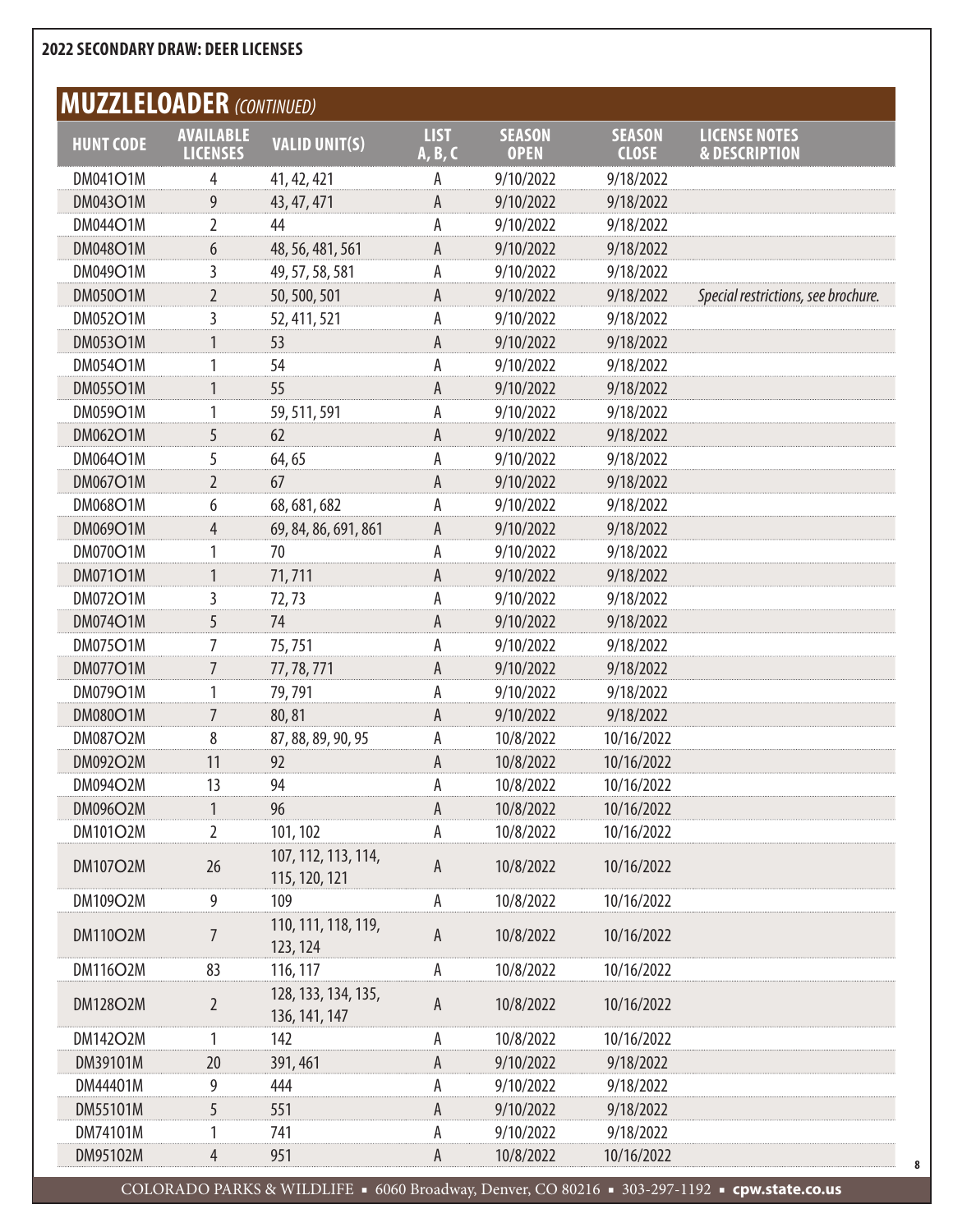| <b>RIFLE</b>     |                                     |                                      |                        |                              |                               |                                                  |
|------------------|-------------------------------------|--------------------------------------|------------------------|------------------------------|-------------------------------|--------------------------------------------------|
| <b>HUNT CODE</b> | <b>AVAILABLE</b><br><b>LICENSES</b> | <b>VALID UNIT(S)</b>                 | <b>LIST</b><br>A, B, C | <b>SEASON</b><br><b>OPEN</b> | <b>SEASON</b><br><b>CLOSE</b> | <b>LICENSE NOTES</b><br><b>&amp; DESCRIPTION</b> |
| DE003P2R         | 12                                  | 3, 4, 5, 14, 214, 301,<br>441        | A                      | 10/29/2022                   | 11/6/2022                     | private land only                                |
| DE003P3R         | 32                                  | 3, 4, 5, 14, 214, 301,<br>441        | А                      | 11/12/2022                   | 11/18/2022                    | private land only                                |
| DE003P4R         |                                     | 3,301                                |                        | 11/23/2022                   | 11/27/2022                    | private land only                                |
| DE004P4R         | 2                                   | 4, 441                               | А                      | 11/23/2022                   | 11/27/2022                    | private land only                                |
| DE011P2R         | 8                                   | 11, 12, 13, 22, 23, 24,<br>211       | $\mathsf A$            | 10/29/2022                   | 11/6/2022                     | private land only                                |
| DE011P3R         | 124                                 | 11, 12, 13, 22, 23, 24,<br>211       | A                      | 11/12/2022                   | 11/18/2022                    | private land only                                |
| <b>DE011P4R</b>  | 2                                   | 11,211                               | A                      | 11/23/2022                   | 11/27/2022                    | private land only                                |
| DE012P4R         | 103                                 | 12, 13, 23, 24                       | А                      | 11/23/2022                   | 11/27/2022                    | private land only                                |
| DE015P2R         | 7                                   | 15                                   | А                      | 10/29/2022                   | 11/6/2022                     | private land only                                |
| DE018P2R         | 5                                   | 18, 27, 28, 37, 181,                 |                        | 10/29/2022                   | 11/6/2022                     |                                                  |
| DE018P3R         |                                     | 371                                  | А                      | 11/12/2022                   | 11/18/2022                    | private land only                                |
| DE025P2R         | 3                                   | 25, 26                               | A                      | 10/29/2022                   | 11/6/2022                     | private land only                                |
| DE034P2R         | 9                                   | 34                                   | А                      | 10/29/2022                   | 11/6/2022                     | private land only                                |
| DE034P3R         | 15                                  | 34                                   | А                      | 11/12/2022                   | 11/18/2022                    | private land only                                |
| DE035P2R         | 1                                   | 35, 36, 45, 361                      | А                      | 10/29/2022                   | 11/6/2022                     | private land only                                |
| <b>DE038L1R</b>  | 35                                  | 38                                   | А                      | 12/1/2022                    | 1/31/2023                     | Jefferson County portion only.                   |
| DE062P6R         | 5                                   | 62                                   | А                      | 8/15/2022                    | 8/25/2022                     | Private land only, see brochure.                 |
| DE064P6R         | 5                                   | 64,65                                | A                      | 8/15/2022                    | 8/25/2022                     | Private land only, see brochure.                 |
| DE104L2R         | 7                                   | 104                                  | А                      | 12/1/2022                    | 12/14/2022                    | whitetail only                                   |
| DE104O2R         | 2                                   | 104                                  | Α                      | 10/29/2022                   | 11/8/2022                     | whitetail only                                   |
| <b>DE105L2R</b>  | 2                                   | 105, 106                             | А                      | 12/1/2022                    | 12/14/2022                    | whitetail only                                   |
| <b>DE105O2R</b>  | 9                                   | 105, 106                             | A                      | 10/29/2022                   | 11/8/2022                     | whitetail only                                   |
| DE107L2R         | 69                                  | 107                                  |                        | 12/1/2022                    | 12/14/2022                    | whitetail only                                   |
| <b>DE107O2R</b>  | 128                                 | 107, 112, 113, 114,<br>115, 120, 121 | A                      | 10/29/2022                   | 11/8/2022                     | whitetail only                                   |
| <b>DE109L2R</b>  | 19                                  | 109                                  |                        | 12/1/2022                    | 12/14/2022                    | whitetail only                                   |
| DE109O2R         | 48                                  | 109                                  | A                      | 10/29/2022                   | 11/8/2022                     | whitetail only                                   |
| DE110O2R         | 1                                   | 110, 111, 118, 119,<br>123, 124      | A                      | 10/29/2022                   | 11/8/2022                     | whitetail only                                   |
| <b>DE116L2R</b>  | 24                                  | 116, 117                             |                        | 12/1/2022                    | 12/14/2022                    | whitetail only                                   |
| <b>DE116O2R</b>  | 83                                  | 116, 117                             |                        | 10/29/2022                   | 11/8/2022                     | whitetail only                                   |
| <b>DE126L2R</b>  | 22                                  | 126, 146                             |                        | 12/1/2022                    | 12/14/2022                    | whitetail only                                   |
| DE126O2R         |                                     | 126, 146                             | А                      | 10/29/2022                   | 11/8/2022                     | whitetail only                                   |
| DE128O2R         |                                     | 128, 133, 134, 135,<br>136, 141, 147 | A                      | 10/29/2022                   | 11/8/2022                     | whitetail only                                   |
| DE129O2R         | 8                                   | 129                                  |                        | 10/29/2022                   | 11/8/2022                     | whitetail only                                   |
| DE131P3R         | 16                                  | 131, 231                             | A                      | 11/12/2022                   | 11/18/2022                    | private land only                                |

*continued on next page*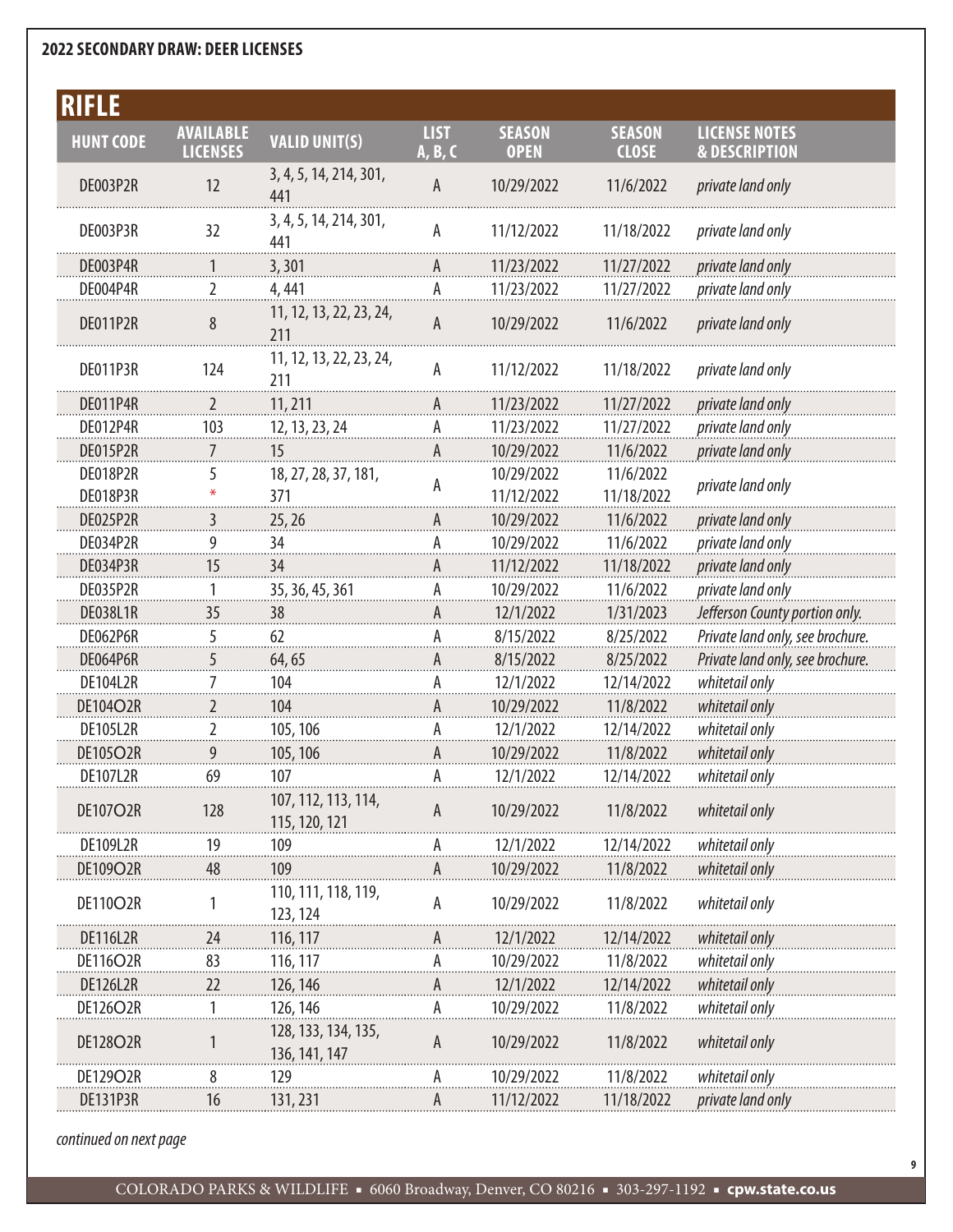| <b>RIFLE</b> (CONTINUED) |                                     |                      |                        |                              |                               |                                                  |
|--------------------------|-------------------------------------|----------------------|------------------------|------------------------------|-------------------------------|--------------------------------------------------|
| <b>HUNT CODE</b>         | <b>AVAILABLE</b><br><b>LICENSES</b> | <b>VALID UNIT(S)</b> | <b>LIST</b><br>A, B, C | <b>SEASON</b><br><b>OPEN</b> | <b>SEASON</b><br><b>CLOSE</b> | <b>LICENSE NOTES</b><br><b>&amp; DESCRIPTION</b> |
| <b>DE411P6R</b>          | 9                                   | 411                  |                        | 8/15/2022                    | 8/25/2022                     | Private land only, see brochure.                 |
| <b>DE444P2R</b>          | 76                                  | 444                  | A                      | 10/29/2022                   | 11/6/2022                     | private land only                                |
| DF003O2R                 | 3                                   | 3,301                | А                      | 10/29/2022                   | 11/6/2022                     |                                                  |
| DF003O3R                 | 9                                   | 3,301                | А                      | 11/12/2022                   | 11/18/2022                    |                                                  |
| DF004O2R                 | 12                                  | 4, 14, 214, 441      | А                      | 10/29/2022                   | 11/6/2022                     |                                                  |
| DF004O3R                 | 3                                   | 4, 14, 214, 441      | A                      | 11/12/2022                   | 11/18/2022                    |                                                  |
| <b>DF004S4R</b>          | 3                                   |                      | А                      | 11/23/2022                   | 11/27/2022                    | Special restrictions, see brochure.              |
| DF005O2R                 | 2                                   | ć                    | А                      | 10/29/2022                   | 11/6/2022                     |                                                  |
| <b>DF005O3R</b>          | 2                                   | 5                    | А                      | 11/12/2022                   | 11/18/2022                    |                                                  |
| DF007O2R                 | 3                                   | 7,8                  | A                      | 10/29/2022                   | 11/6/2022                     |                                                  |
| <b>DF007O3R</b>          | 2                                   | 7,8                  | А                      | 11/12/2022                   | 11/18/2022                    |                                                  |
| DF009L1R                 |                                     | 9, 19, 191           | A                      | 12/3/2022                    | 12/17/2022                    |                                                  |
| DF009P5R                 | 19                                  | 9                    | B                      | 9/1/2022                     | 11/30/2022                    | private land only                                |
| DF011O2R                 | 9                                   | 11, 211              | A                      | 10/29/2022                   | 11/6/2022                     |                                                  |
| DF011O3R                 | 5                                   | 11, 211              | А                      | 11/12/2022                   | 11/18/2022                    |                                                  |
| <b>DF011S4R</b>          | 16                                  | 11                   | A                      | 11/23/2022                   | 11/27/2022                    | Special restrictions, see brochure.              |
| DF012O2R                 | 3                                   | 12, 13, 23, 24       | А                      | 10/29/2022                   | 11/6/2022                     |                                                  |
| DF012O3R                 | 66                                  | 12, 13, 23, 24       | A                      | 11/12/2022                   | 11/18/2022                    |                                                  |
| DF015O2R                 | 1                                   | 15                   | B                      | 10/29/2022                   | 11/6/2022                     |                                                  |
| DF018O2R                 | 42                                  | 18, 28, 37, 371      | B                      | 10/29/2022                   | 11/6/2022                     |                                                  |
| <b>DF018O3R</b>          | 129                                 | 18, 28, 37, 371      | B                      | 11/12/2022                   | 11/18/2022                    |                                                  |
| DF020P5R                 | 280                                 | 20                   | B                      | 9/1/2022                     | 11/30/2022                    | private land only                                |
| DF022O2R                 | 1                                   | 22                   | А                      | 10/29/2022                   | 11/6/2022                     |                                                  |
| DF022O3R                 | 3                                   | 22                   | A                      | 11/12/2022                   | 11/18/2022                    |                                                  |
| DF025O3R                 |                                     | 25, 26               | B                      | 11/12/2022                   | 11/18/2022                    |                                                  |
| DF027O2R                 | 58                                  | 27, 181              | B                      | 10/29/2022                   | 11/6/2022                     |                                                  |
| DF027O3R                 | 127                                 | 27, 181              | B                      | 11/12/2022                   | 11/18/2022                    |                                                  |
| DF029O2R                 |                                     | 29                   | B                      | 10/29/2022                   | 11/6/2022                     |                                                  |
| DF029O3R                 | 22                                  | 29                   | B                      | 11/12/2022                   | 11/18/2022                    |                                                  |
| DF029O4R                 | 40                                  | 29                   | B                      | 11/23/2022                   | 11/27/2022                    |                                                  |
| DF029P5R                 | 134                                 | 29                   |                        | 9/1/2022                     | 11/30/2022                    | private land only                                |
| DF030O3R                 |                                     | 30                   | B                      | 11/12/2022                   | 11/18/2022                    |                                                  |
| DF033P5R                 | 32                                  | 33                   | B                      | 12/1/2022                    | 1/31/2023                     | private land only                                |
| DF033P6R                 | 190                                 | 33                   | В                      | 8/15/2022                    | 1/31/2023                     | Private land only, see brochure.                 |
| DF034O3R                 | 8                                   | 34                   | B                      | 11/12/2022                   | 11/18/2022                    |                                                  |
| DF035O2R                 | 3                                   | 35, 36, 45, 361      | B                      | 10/29/2022                   | 11/6/2022                     |                                                  |
| DF038L1R                 | 180                                 | 38                   | C                      | 12/1/2022                    | 1/31/2023                     | Jefferson County portion only.                   |
| DF038O2R                 |                                     | 38                   | B                      | 10/29/2022                   | 11/6/2022                     |                                                  |
| DF038O3R                 | 8                                   | 38                   | B                      | 11/12/2022                   | 11/18/2022                    |                                                  |
| DF038O4R                 | 18                                  | 38                   | B                      | 11/23/2022                   | 11/27/2022                    |                                                  |
| DF038P5R                 | 200                                 | 38                   | C                      | 9/1/2022                     | 11/30/2022                    | Private land only, see brochure.                 |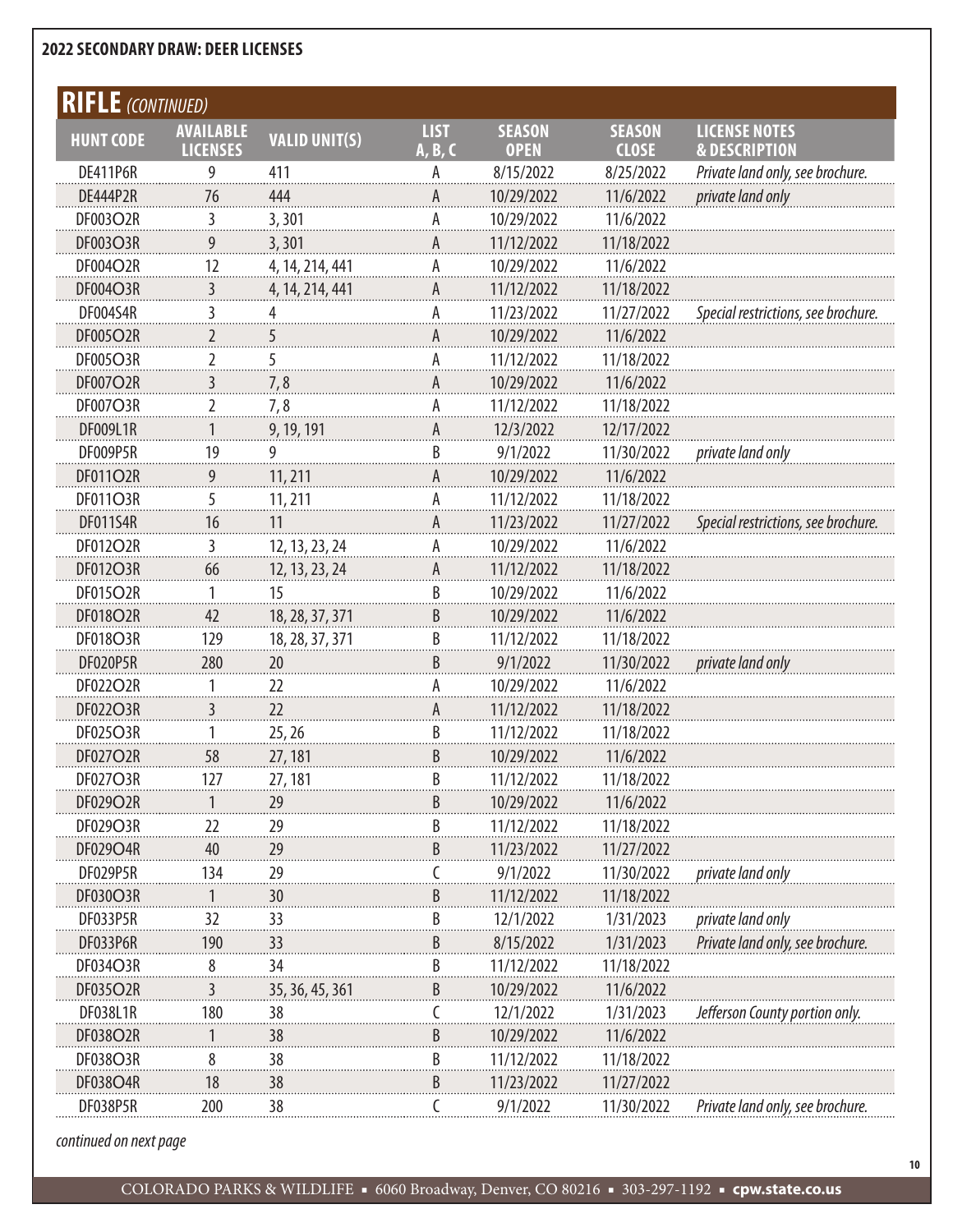| <b>RIFLE</b> (CONTINUED) |                                     |                      |                        |                              |                               |                                                  |
|--------------------------|-------------------------------------|----------------------|------------------------|------------------------------|-------------------------------|--------------------------------------------------|
| <b>HUNT CODE</b>         | <b>AVAILABLE</b><br><b>LICENSES</b> | <b>VALID UNIT(S)</b> | <b>LIST</b><br>A, B, C | <b>SEASON</b><br><b>OPEN</b> | <b>SEASON</b><br><b>CLOSE</b> | <b>LICENSE NOTES</b><br><b>&amp; DESCRIPTION</b> |
| DF039O4R                 | 1                                   | 39, 46               | A                      | 11/23/2022                   | 11/27/2022                    | Special restrictions, see brochure.              |
| DF039P5R                 | 8                                   | 39,46                | B                      | 9/1/2022                     | 11/30/2022                    | private land only                                |
| DF049P2R                 | 12                                  | 49, 57               | B                      | 10/29/2022                   | 11/6/2022                     | private land only                                |
| DF049P3R                 | 5                                   | 49,57                | B                      | 11/12/2022                   | 11/18/2022                    | private land only                                |
| <b>DF051P5R</b>          | $\overline{2}$                      | 51                   | B                      | 9/1/2022                     | 11/30/2022                    | private land only                                |
| DF052P5R                 | 96                                  | 52                   | B                      | 9/1/2022                     | 10/31/2022                    | private land only                                |
| DF054O2R                 | 2                                   | 54                   | Α                      | 10/29/2022                   | 11/6/2022                     |                                                  |
| DF054O3R                 |                                     | 54                   | А                      | 11/12/2022                   | 11/18/2022                    |                                                  |
| DF055O2R                 | 3                                   | 55                   | Α                      | 10/29/2022                   | 11/6/2022                     |                                                  |
| DF055O3R                 | $\overline{2}$                      | 55                   | А                      | 11/12/2022                   | 11/18/2022                    |                                                  |
| DF058O3R                 |                                     | 58,581               | A                      | 11/12/2022                   | 11/18/2022                    |                                                  |
| DF060P2R                 | 2                                   | 60                   | B                      | 10/29/2022                   | 11/6/2022                     | private land only                                |
| DF060P3R                 | 4                                   | 60                   | B                      | 11/12/2022                   | 11/18/2022                    | private land only                                |
| DF062P2R                 | 3                                   | 62                   | B                      | 10/29/2022                   | 11/6/2022                     | private land only                                |
| DF063P5R                 | $\overline{2}$                      | 63                   | B                      | 9/1/2022                     | 10/31/2022                    | private land only                                |
| <b>DF069L1R</b>          | 4                                   | 69,581               | C                      | 9/1/2022                     | 10/31/2022                    | Special restrictions, see brochure.              |
| DF069P2R                 | $\overline{2}$                      | 69, 84, 86, 691, 861 | B                      | 10/29/2022                   | 11/6/2022                     | private land only                                |
| DF070P2R                 |                                     | 70                   | B                      | 10/29/2022                   | 11/6/2022                     | private land only                                |
| DF072P3R                 |                                     | 72                   | B                      | 11/12/2022                   | 11/18/2022                    | private land only                                |
| DF072P5R                 |                                     | 72,73                | B                      | 9/1/2022                     | 9/30/2022                     | Private land only, see brochure.                 |
| DF075O2R                 |                                     | 75,751               | A                      | 10/29/2022                   | 11/6/2022                     |                                                  |
| DF075P2R                 | 3                                   | 75,751               | B                      | 10/29/2022                   | 11/6/2022                     | private land only                                |
| DF075P3R                 | 11                                  | 75,751               | B                      | 11/12/2022                   | 11/18/2022                    | private land only                                |
| DF075P4R                 |                                     | 75,751               | B                      | 11/23/2022                   | 11/27/2022                    | private land only                                |
| DF075P5R                 | 30                                  | 75,751               | B                      | 12/1/2022                    | 1/15/2023                     | Private land only, S of US 160                   |
| <b>DF077O3R</b>          |                                     | 77, 78, 771          | А                      | 11/12/2022                   | 11/18/2022                    |                                                  |
| DF077P5R                 | 14                                  | 77, 78, 771          | В                      | 12/1/2022                    | 1/15/2023                     | private land only                                |
| DF079P5R                 | 3                                   | 79                   | B                      | 9/1/2022                     | 12/31/2022                    | private land only                                |
| DF085P5R                 |                                     | 85                   |                        | 9/1/2022                     | 12/31/2022                    | Private land only, see brochure.                 |
| DF087L1R                 |                                     | 87                   |                        | 12/1/2022                    | 12/14/2022                    |                                                  |
| DF087O1R                 | 27                                  | 87                   | A                      | 10/29/2022                   | 11/8/2022                     |                                                  |
| DF088O1R                 | 2                                   | 88                   | А                      | 10/29/2022                   | 11/8/2022                     |                                                  |
| DF089L1R                 | 25                                  | 89                   |                        | 12/1/2022                    | 12/14/2022                    |                                                  |
| DF089O1R                 | 22                                  | 89                   |                        | 10/29/2022                   | 11/8/2022                     |                                                  |
| DF090L1R                 | 2                                   | 90                   | A                      | 12/1/2022                    | 12/14/2022                    |                                                  |
| DF090O1R                 |                                     | 90                   |                        | 10/29/2022                   | 11/8/2022                     |                                                  |
| DF091L1R                 |                                     | 91                   | A                      | 12/1/2022                    | 12/14/2022                    |                                                  |
| DF091O1R                 |                                     | 91                   |                        | 10/29/2022                   | 11/8/2022                     |                                                  |
| DF092L1R                 | 21                                  | 92                   | А                      | 12/1/2022                    | 12/14/2022                    |                                                  |
| DF092O1R                 | 34                                  | 92                   | Α                      | 10/29/2022                   | 11/8/2022                     |                                                  |
| DF093L1R                 |                                     | 93                   | А                      | 12/1/2022                    | 12/14/2022                    |                                                  |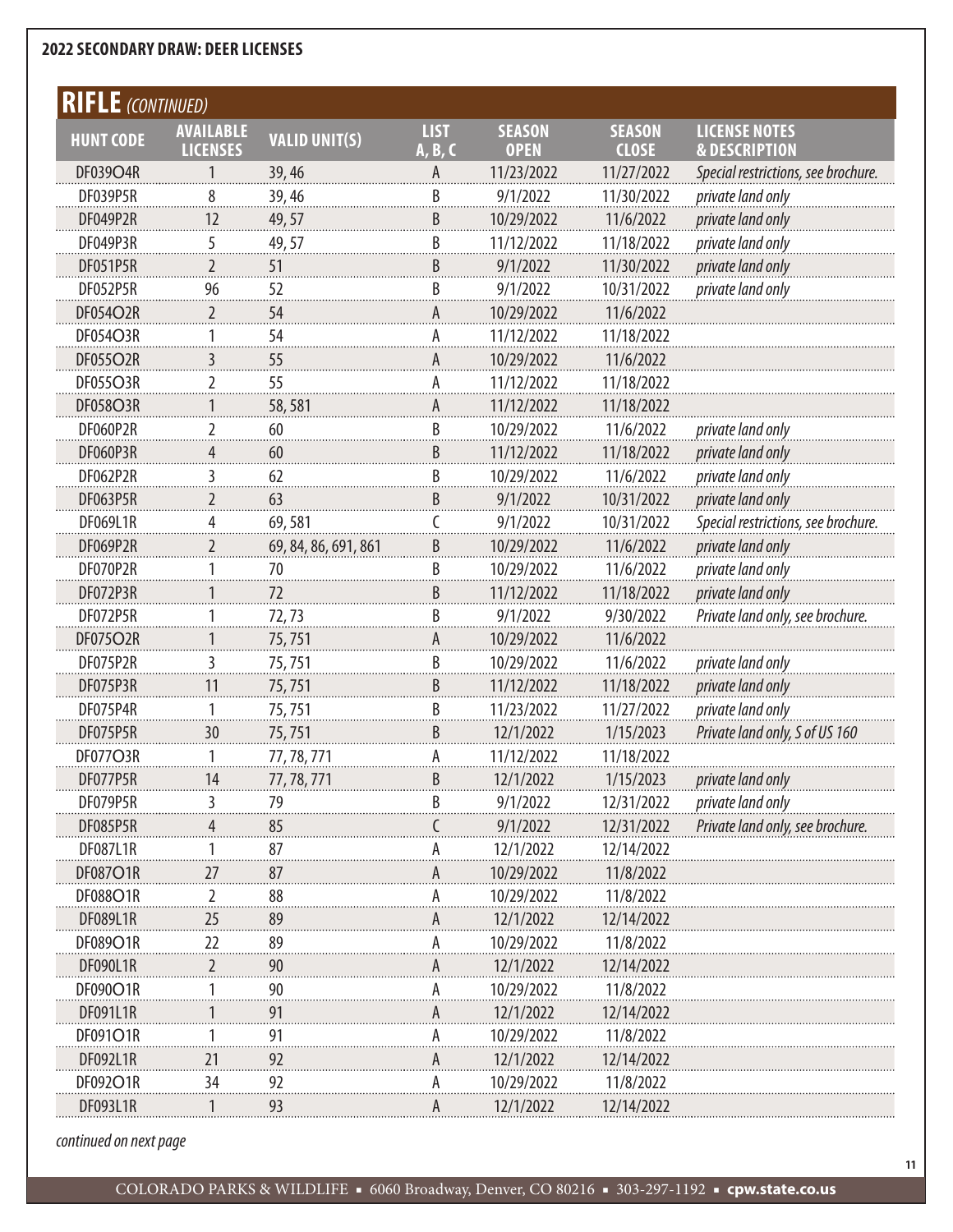| <b>RIFLE</b> (CONTINUED)<br><b>LIST</b><br><b>SEASON</b><br><b>LICENSE NOTES</b><br><b>SEASON</b><br><b>AVAILABLE</b><br><b>VALID UNIT(S)</b><br><b>HUNT CODE</b><br><b>LICENSES</b><br><b>OPEN</b><br><b>CLOSE</b><br><b>&amp; DESCRIPTION</b><br>A, B, C<br>12/14/2022<br>DF094L1R<br>38<br>12/1/2022<br>94<br>А<br>DF094O1R<br>10/29/2022<br>11/8/2022<br>36<br>94<br>A<br><b>DF095L1R</b><br>9<br>95<br>А<br>12/1/2022<br>12/14/2022<br>DF096L1R<br>96<br>12/1/2022<br>12/14/2022<br>A<br>DF096O1R<br>96<br>А<br>10/29/2022<br>11/8/2022<br>1<br><b>DF097L1R</b><br>97<br>12/1/2022<br>12/14/2022<br>А<br>97<br>DF097O1R<br>6<br>10/29/2022<br>11/8/2022<br>А<br>DF098L1R<br>98<br>12/1/2022<br>12/14/2022<br>A<br>98<br>DF098O1R<br>Α<br>10/29/2022<br>11/8/2022<br>1<br>DF099L1R<br>5<br>99<br>12/1/2022<br>12/14/2022<br>А |  |
|-----------------------------------------------------------------------------------------------------------------------------------------------------------------------------------------------------------------------------------------------------------------------------------------------------------------------------------------------------------------------------------------------------------------------------------------------------------------------------------------------------------------------------------------------------------------------------------------------------------------------------------------------------------------------------------------------------------------------------------------------------------------------------------------------------------------------------------|--|
|                                                                                                                                                                                                                                                                                                                                                                                                                                                                                                                                                                                                                                                                                                                                                                                                                                   |  |
|                                                                                                                                                                                                                                                                                                                                                                                                                                                                                                                                                                                                                                                                                                                                                                                                                                   |  |
|                                                                                                                                                                                                                                                                                                                                                                                                                                                                                                                                                                                                                                                                                                                                                                                                                                   |  |
|                                                                                                                                                                                                                                                                                                                                                                                                                                                                                                                                                                                                                                                                                                                                                                                                                                   |  |
|                                                                                                                                                                                                                                                                                                                                                                                                                                                                                                                                                                                                                                                                                                                                                                                                                                   |  |
|                                                                                                                                                                                                                                                                                                                                                                                                                                                                                                                                                                                                                                                                                                                                                                                                                                   |  |
|                                                                                                                                                                                                                                                                                                                                                                                                                                                                                                                                                                                                                                                                                                                                                                                                                                   |  |
|                                                                                                                                                                                                                                                                                                                                                                                                                                                                                                                                                                                                                                                                                                                                                                                                                                   |  |
|                                                                                                                                                                                                                                                                                                                                                                                                                                                                                                                                                                                                                                                                                                                                                                                                                                   |  |
|                                                                                                                                                                                                                                                                                                                                                                                                                                                                                                                                                                                                                                                                                                                                                                                                                                   |  |
|                                                                                                                                                                                                                                                                                                                                                                                                                                                                                                                                                                                                                                                                                                                                                                                                                                   |  |
|                                                                                                                                                                                                                                                                                                                                                                                                                                                                                                                                                                                                                                                                                                                                                                                                                                   |  |
| DF099O1R<br>43<br>99<br>10/29/2022<br>11/8/2022<br>А                                                                                                                                                                                                                                                                                                                                                                                                                                                                                                                                                                                                                                                                                                                                                                              |  |
| DF100O1R<br>100<br>10/29/2022<br>11/8/2022<br>4<br>A                                                                                                                                                                                                                                                                                                                                                                                                                                                                                                                                                                                                                                                                                                                                                                              |  |
| DF101O1R<br>101<br>Α<br>10/29/2022<br>11/8/2022<br>1                                                                                                                                                                                                                                                                                                                                                                                                                                                                                                                                                                                                                                                                                                                                                                              |  |
| B<br>DF102P1R<br>10<br>102<br>10/29/2022<br>11/8/2022<br>private land only                                                                                                                                                                                                                                                                                                                                                                                                                                                                                                                                                                                                                                                                                                                                                        |  |
| B<br><b>DF102P5R</b><br>15<br>102<br>12/1/2022<br>12/14/2022<br>private land only                                                                                                                                                                                                                                                                                                                                                                                                                                                                                                                                                                                                                                                                                                                                                 |  |
| 103<br>DF103L1R<br>12/1/2022<br>12/14/2022<br>А<br>4                                                                                                                                                                                                                                                                                                                                                                                                                                                                                                                                                                                                                                                                                                                                                                              |  |
| B<br>81<br><b>DF103L2R</b><br>103, 109<br>1/1/2023<br>1/15/2023<br>Whitetail only, see brochure.                                                                                                                                                                                                                                                                                                                                                                                                                                                                                                                                                                                                                                                                                                                                  |  |
| DF103O1R<br>13<br>10/29/2022<br>11/8/2022<br>103<br>А                                                                                                                                                                                                                                                                                                                                                                                                                                                                                                                                                                                                                                                                                                                                                                             |  |
| B<br><b>DF103P5R</b><br>98<br>103<br>12/1/2022<br>12/14/2022<br>private land only                                                                                                                                                                                                                                                                                                                                                                                                                                                                                                                                                                                                                                                                                                                                                 |  |
| 12/14/2022<br>DF104L1R<br>50<br>104<br>12/1/2022<br>А                                                                                                                                                                                                                                                                                                                                                                                                                                                                                                                                                                                                                                                                                                                                                                             |  |
| B<br>DF104L2R<br>104<br>12/1/2022<br>12/14/2022<br>whitetail only<br>45                                                                                                                                                                                                                                                                                                                                                                                                                                                                                                                                                                                                                                                                                                                                                           |  |
| DF104L3R<br>104<br>10/1/2022<br>12/31/2022<br>Special restrictions, see brochure<br>485                                                                                                                                                                                                                                                                                                                                                                                                                                                                                                                                                                                                                                                                                                                                           |  |
| DF104O1R<br>33<br>104<br>А<br>10/29/2022<br>11/8/2022                                                                                                                                                                                                                                                                                                                                                                                                                                                                                                                                                                                                                                                                                                                                                                             |  |
| B<br>whitetail only<br>DF104O2R<br>48<br>104<br>10/29/2022<br>11/8/2022                                                                                                                                                                                                                                                                                                                                                                                                                                                                                                                                                                                                                                                                                                                                                           |  |
| B<br><b>DF105L2R</b><br>54<br>105, 106<br>12/1/2022<br>12/14/2022<br>whitetail only                                                                                                                                                                                                                                                                                                                                                                                                                                                                                                                                                                                                                                                                                                                                               |  |
| DF105O1R<br>105, 106<br>10/29/2022<br>11/8/2022<br>А                                                                                                                                                                                                                                                                                                                                                                                                                                                                                                                                                                                                                                                                                                                                                                              |  |
| DF105O2R<br>44<br>105, 106<br>B<br>11/8/2022<br>10/29/2022<br>whitetail only                                                                                                                                                                                                                                                                                                                                                                                                                                                                                                                                                                                                                                                                                                                                                      |  |
| DF107L1R<br>107<br>12/1/2022<br>12/14/2022                                                                                                                                                                                                                                                                                                                                                                                                                                                                                                                                                                                                                                                                                                                                                                                        |  |
| <b>DF107L2R</b><br>B<br>12/14/2022<br>74<br>107<br>12/1/2022<br>whitetail only                                                                                                                                                                                                                                                                                                                                                                                                                                                                                                                                                                                                                                                                                                                                                    |  |
| DF107O1R<br>107<br>10/29/2022<br>11/8/2022                                                                                                                                                                                                                                                                                                                                                                                                                                                                                                                                                                                                                                                                                                                                                                                        |  |
| 107, 112, 113, 114,<br>B<br>DF107O2R<br>58<br>10/29/2022<br>11/8/2022<br>whitetail only<br>115, 120, 121                                                                                                                                                                                                                                                                                                                                                                                                                                                                                                                                                                                                                                                                                                                          |  |
| 12/14/2022<br>DF109L2R<br>12/1/2022<br>whitetail only<br>30<br>B<br>109                                                                                                                                                                                                                                                                                                                                                                                                                                                                                                                                                                                                                                                                                                                                                           |  |
| DF109O1R<br>12<br>10/29/2022<br>11/8/2022<br>109                                                                                                                                                                                                                                                                                                                                                                                                                                                                                                                                                                                                                                                                                                                                                                                  |  |
| whitetail only<br>DF109O2R<br>10/29/2022<br>11/8/2022<br>58<br>109<br>В                                                                                                                                                                                                                                                                                                                                                                                                                                                                                                                                                                                                                                                                                                                                                           |  |
| 110<br>DF110O1R<br>10/29/2022<br>11/8/2022<br>Ą                                                                                                                                                                                                                                                                                                                                                                                                                                                                                                                                                                                                                                                                                                                                                                                   |  |
| 110, 111, 118, 119,<br>DF110O2R<br>13<br>B<br>10/29/2022<br>11/8/2022<br>whitetail only<br>123, 124                                                                                                                                                                                                                                                                                                                                                                                                                                                                                                                                                                                                                                                                                                                               |  |
| DF112O1R<br>10/29/2022<br>11/8/2022<br>27<br>112                                                                                                                                                                                                                                                                                                                                                                                                                                                                                                                                                                                                                                                                                                                                                                                  |  |
| DF113O1R<br>113<br>18<br>10/29/2022<br>11/8/2022<br>А                                                                                                                                                                                                                                                                                                                                                                                                                                                                                                                                                                                                                                                                                                                                                                             |  |
| DF114O1R<br>40<br>114, 115<br>10/29/2022<br>11/8/2022<br>А                                                                                                                                                                                                                                                                                                                                                                                                                                                                                                                                                                                                                                                                                                                                                                        |  |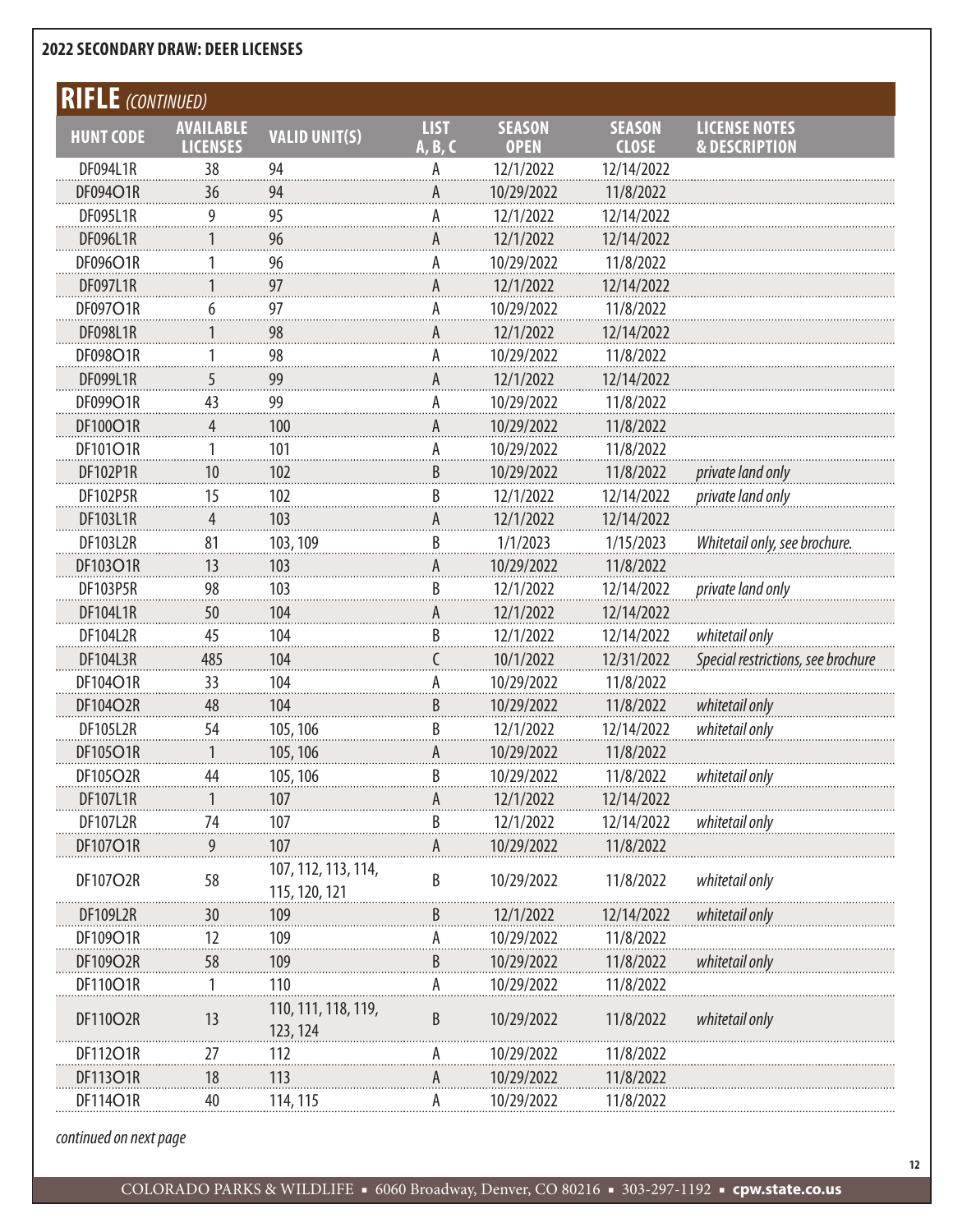| <b>RIFLE</b> (CONTINUED) |                  |                                      |                |               |               |                                     |
|--------------------------|------------------|--------------------------------------|----------------|---------------|---------------|-------------------------------------|
| <b>HUNT CODE</b>         | <b>AVAILABLE</b> | <b>VALID UNIT(S)</b>                 | <b>LIST</b>    | <b>SEASON</b> | <b>SEASON</b> | <b>LICENSE NOTES</b>                |
|                          | <b>LICENSES</b>  |                                      | A, B, C        | <b>OPEN</b>   | <b>CLOSE</b>  | <b>&amp; DESCRIPTION</b>            |
| <b>DF116L1R</b>          | 2                | 116                                  |                | 12/1/2022     | 12/14/2022    |                                     |
| <b>DF116L2R</b>          | 11               | 116, 117                             | B              | 12/1/2022     | 12/14/2022    | whitetail only                      |
| DF116O1R                 | 6                | 116                                  | А              | 10/29/2022    | 11/8/2022     |                                     |
| DF116O2R                 | 22               | 116, 117                             | B              | 10/29/2022    | 11/8/2022     | whitetail only                      |
| <b>DF117L1R</b>          | 13               | 117                                  |                | 12/1/2022     | 12/14/2022    |                                     |
| <b>DF117O1R</b>          | 10               | 117                                  | Α              | 10/29/2022    | 11/8/2022     |                                     |
| DF118O1R                 | 39               | 118, 123                             | А              | 10/29/2022    | 11/8/2022     |                                     |
| DF122L1R                 | 1                | 122, 127, 132                        | А              | 12/1/2022     | 12/14/2022    |                                     |
| DF122L2R                 | 12               | 122, 127, 132                        | $\overline{B}$ | 12/1/2022     | 12/14/2022    | whitetail only                      |
| DF122O1R                 | 1                | 122, 127, 132                        | А              | 10/29/2022    | 11/8/2022     |                                     |
| DF122O2R                 | 13               | 122, 127, 132                        | $\overline{B}$ | 10/29/2022    | 11/8/2022     | whitetail only                      |
| DF124O1R                 | 16               | 124                                  | А              | 10/29/2022    | 11/8/2022     |                                     |
| <b>DF125L2R</b>          |                  | 125, 130                             | $\overline{B}$ | 12/1/2022     | 12/14/2022    | whitetail only                      |
| DF125O2R                 | 8                | 125, 130                             | B              | 10/29/2022    | 11/8/2022     | whitetail only                      |
| <b>DF126L2R</b>          | 19               | 126, 146                             | B              | 12/1/2022     | 12/14/2022    | whitetail only                      |
| DF126O1R                 |                  | 126, 146                             | А              | 10/29/2022    | 11/8/2022     |                                     |
| DF126O2R                 | 9                | 126, 146                             | $\overline{B}$ | 10/29/2022    | 11/8/2022     | whitetail only                      |
| DF12801R                 | 3                | 128                                  | А              | 10/29/2022    | 11/8/2022     |                                     |
| DF128O2R                 | 43               | 128, 133, 134, 135,<br>136, 141, 147 | B              | 10/29/2022    | 11/8/2022     | whitetail only                      |
| DF129L1R                 | 14               | 129                                  | А              | 12/1/2022     | 12/14/2022    |                                     |
| <b>DF129L2R</b>          | 13               | 129                                  | B              | 12/1/2022     | 12/14/2022    | whitetail only                      |
| DF129O1R                 | 4                | 129                                  | А              | 10/29/2022    | 11/8/2022     |                                     |
| DF129O2R                 | 10               | 129                                  | B              | 10/29/2022    | 11/8/2022     | whitetail only                      |
| DF133O1R                 | 3                | 133                                  |                | 10/29/2022    | 11/8/2022     |                                     |
| DF134O1R                 | $\overline{2}$   | 134                                  | А              | 10/29/2022    | 11/8/2022     |                                     |
| DF136L1R                 | Δ                | 136                                  |                | 12/1/2022     | 12/14/2022    |                                     |
| DF136L2R                 | 5                | 136, 141, 147                        | B              | 12/1/2022     | 12/14/2022    | whitetail only                      |
| DF136O1R                 | 6                | 136, 147                             |                | 10/29/2022    | 11/8/2022     |                                     |
| <b>DF137L1R</b>          |                  | 137, 138, 143, 144                   |                | 12/1/2022     | 12/14/2022    |                                     |
| <b>DF137L2R</b>          | 8                | 137, 138, 143, 144                   | B              | 12/1/2022     | 12/14/2022    | whitetail only                      |
| DF137O1R                 |                  | 137, 138, 143, 144                   | А              | 10/29/2022    | 11/8/2022     |                                     |
| DF137O2R                 | 8                | 137, 138, 143, 144                   | B              | 10/29/2022    | 11/8/2022     | whitetail only                      |
| DF137P1R                 | 22               | 137, 138, 143, 144                   | В              | 10/29/2022    | 11/8/2022     | private land only                   |
| <b>DF139L2R</b>          |                  | 139, 145                             | B              | 12/1/2022     | 12/14/2022    | whitetail only                      |
| DF139O2R                 | 19               | 139, 145                             | B              | 10/29/2022    | 11/8/2022     | whitetail only                      |
| DF141L1R                 | 6                | 141                                  |                | 12/1/2022     | 12/14/2022    |                                     |
| DF14101R                 | 19               | 141                                  |                | 10/29/2022    | 11/8/2022     |                                     |
| DF147L1R                 |                  | 147                                  |                | 12/1/2022     | 12/14/2022    |                                     |
| <b>DF211S4R</b>          | 17               | 211                                  | А              | 11/23/2022    | 11/27/2022    | Special restrictions, see brochure. |
| <b>DF391P5R</b>          | 144              | 391, 461                             |                | 9/1/2022      | 11/30/2022    | private land only                   |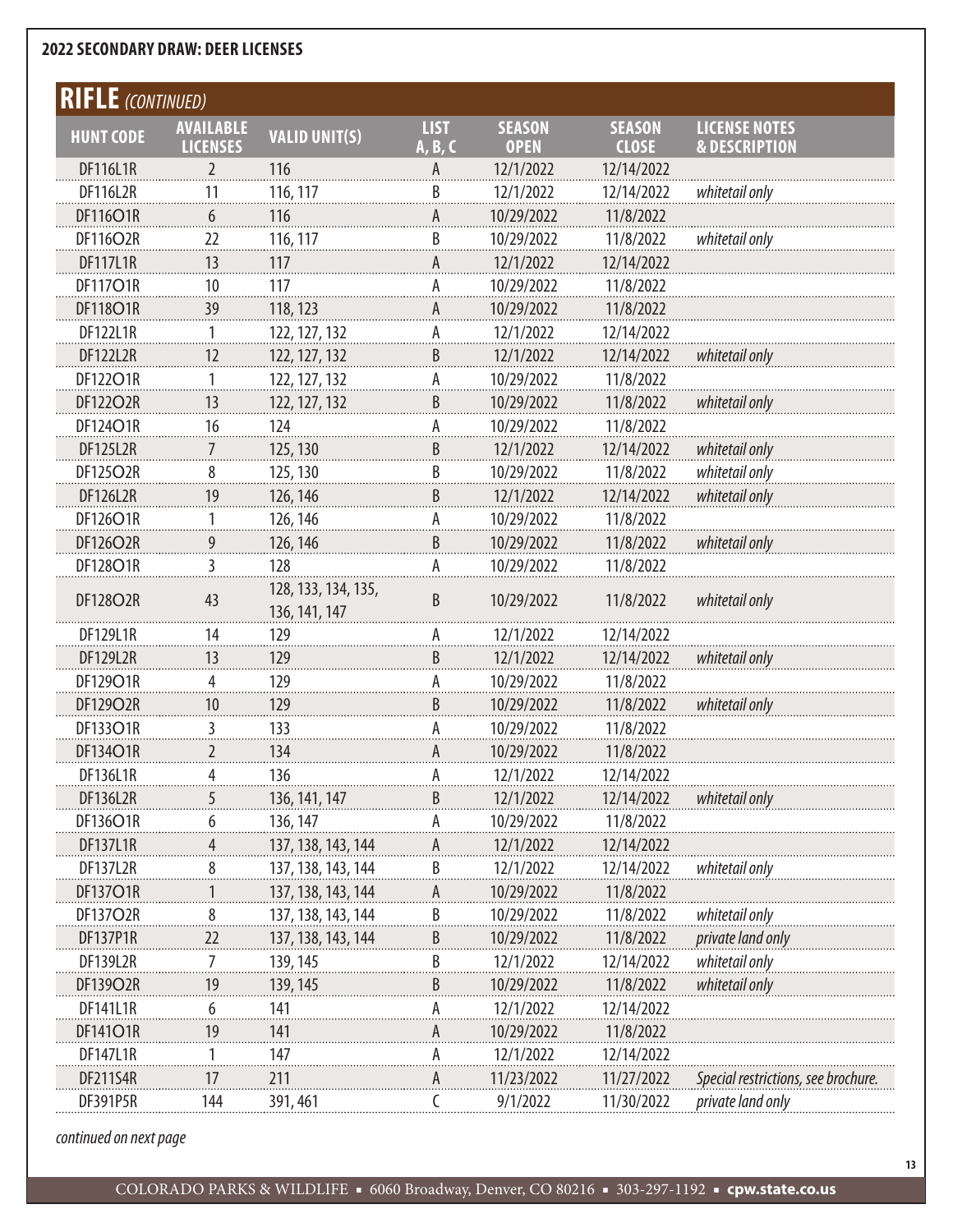| <b>RIFLE</b> (CONTINUED) |                                     |                      |                        |                              |                               |                                                  |
|--------------------------|-------------------------------------|----------------------|------------------------|------------------------------|-------------------------------|--------------------------------------------------|
| <b>HUNT CODE</b>         | <b>AVAILABLE</b><br><b>LICENSES</b> | <b>VALID UNIT(S)</b> | <b>LIST</b><br>A, B, C | <b>SEASON</b><br><b>OPEN</b> | <b>SEASON</b><br><b>CLOSE</b> | <b>LICENSE NOTES</b><br><b>&amp; DESCRIPTION</b> |
| <b>DF411P5R</b>          | 150                                 | 411                  | B                      | 9/1/2022                     | 10/31/2022                    | private land only                                |
| DF444O3R                 | 4                                   | 444                  | $\overline{B}$         | 11/12/2022                   | 11/18/2022                    |                                                  |
| DF501O2R                 | 1                                   | 501                  | Α                      | 10/29/2022                   | 11/6/2022                     | Special restrictions, see brochure.              |
| <b>DF511P2R</b>          | 3                                   | 511                  | $\overline{B}$         | 10/29/2022                   | 11/6/2022                     | private land only                                |
| <b>DF511P3R</b>          | 7                                   | 511                  | B                      | 11/12/2022                   | 11/18/2022                    | private land only                                |
| <b>DF551O2R</b>          |                                     | 551                  | А                      | 10/29/2022                   | 11/6/2022                     |                                                  |
| <b>DF741P2R</b>          | 1                                   | 741                  | B                      | 10/29/2022                   | 11/6/2022                     | <i>private land only</i>                         |
| <b>DF791P5R</b>          | 11                                  | 791                  | $\overline{B}$         | 9/1/2022                     | 12/31/2022                    | private land only                                |
| DF951L1R                 | 8                                   | 951                  | А                      | 12/1/2022                    | 12/14/2022                    |                                                  |
| DF951O1R                 | 32                                  | 951                  | А                      | 10/29/2022                   | 11/8/2022                     |                                                  |
| DM003O2R                 | 17                                  | 3,301                | А                      | 10/29/2022                   | 11/6/2022                     |                                                  |
| <b>DM003O3R</b>          | 15                                  | 3,301                | Ą                      | 11/12/2022                   | 11/18/2022                    |                                                  |
| <b>DM003O4R</b>          |                                     | 3,301                | Α                      | 11/23/2022                   | 11/27/2022                    |                                                  |
| <b>DM004O2R</b>          | 5                                   | 4, 14, 214, 441      | Ą                      | 10/29/2022                   | 11/6/2022                     |                                                  |
| <b>DM004O3R</b>          | 4                                   | 4, 14, 214, 441      | A                      | 11/12/2022                   | 11/18/2022                    |                                                  |
| <b>DM004O4R</b>          |                                     | 4, 14, 214, 441      | Ą                      | 11/23/2022                   | 11/27/2022                    |                                                  |
| <b>DM005O3R</b>          |                                     | 5                    | А                      | 11/12/2022                   | 11/18/2022                    |                                                  |
| DM006E1R                 |                                     | 6,7                  | Ą                      | 9/10/2022                    | 9/18/2022                     | Rawah Wilderness, see brochure.                  |
| <b>DM007O2R</b>          | 11                                  | 7,8                  | Α                      | 10/29/2022                   | 11/6/2022                     |                                                  |
| <b>DM007O3R</b>          | 7                                   | 7,8                  | А                      | 11/12/2022                   | 11/18/2022                    |                                                  |
| <b>DM007O4R</b>          | 3                                   | 7,8                  | Ą                      | 11/23/2022                   | 11/27/2022                    |                                                  |
| <b>DM009L1R</b>          | 4                                   | 9                    | $\overline{B}$         | 10/29/2022                   | 11/30/2022                    |                                                  |
| <b>DM011O2R</b>          | 5                                   | 11, 211              | А                      | 10/29/2022                   | 11/6/2022                     |                                                  |
| <b>DM011O3R</b>          | 8                                   | 11, 211              | А                      | 11/12/2022                   | 11/18/2022                    |                                                  |
| <b>DM011O4R</b>          |                                     | 11, 211              | A                      | 11/23/2022                   | 11/27/2022                    |                                                  |
| <b>DM012O2R</b>          | 29                                  | 12, 13, 23, 24       | Ą                      | 10/29/2022                   | 11/6/2022                     |                                                  |
| <b>DM012O3R</b>          | 16                                  | 12, 13, 23, 24       | A                      | 11/12/2022                   | 11/18/2022                    |                                                  |
| <b>DM012O4R</b>          |                                     | 12, 13, 23, 24       |                        | 11/23/2022                   | 11/27/2022                    |                                                  |
| <b>DM014E1R</b>          |                                     | 14, 16, 161          |                        | 9/10/2022                    | 9/18/2022                     | Mt Zirkel Wilderness, see brochure.              |
| <b>DM015O2R</b>          | 11                                  | 15                   |                        | 10/29/2022                   | 11/6/2022                     |                                                  |
| <b>DM015O3R</b>          |                                     | 15                   |                        | 11/12/2022                   | 11/18/2022                    |                                                  |
| <b>DM015O4R</b>          |                                     | 15                   |                        | 11/23/2022                   | 11/27/2022                    |                                                  |
| <b>DM016E1R</b>          | 3                                   | 16                   |                        | 9/29/2022                    | 10/7/2022                     |                                                  |
| <b>DM016O3R</b>          |                                     | 16                   |                        | 11/12/2022                   | 11/18/2022                    |                                                  |
| <b>DM017O2R</b>          |                                     | 17                   |                        | 10/29/2022                   | 11/6/2022                     |                                                  |
| <b>DM018O2R</b>          | 44                                  | 18, 28, 37, 371      | А                      | 10/29/2022                   | 11/6/2022                     |                                                  |
| <b>DM018O3R</b>          | 15                                  | 18, 28, 37, 371      | A                      | 11/12/2022                   | 11/18/2022                    |                                                  |
| <b>DM018O4R</b>          | 2                                   | 18, 28, 37, 371      |                        | 11/23/2022                   | 11/27/2022                    |                                                  |
| <b>DM019O2R</b>          | 14                                  | 19, 191              |                        | 10/29/2022                   | 11/6/2022                     |                                                  |
| <b>DM019O3R</b>          |                                     | 19, 191              |                        | 11/12/2022                   | 11/18/2022                    |                                                  |
| DM019O4R                 | 6                                   | 19, 191              | А                      | 11/23/2022                   | 11/27/2022                    |                                                  |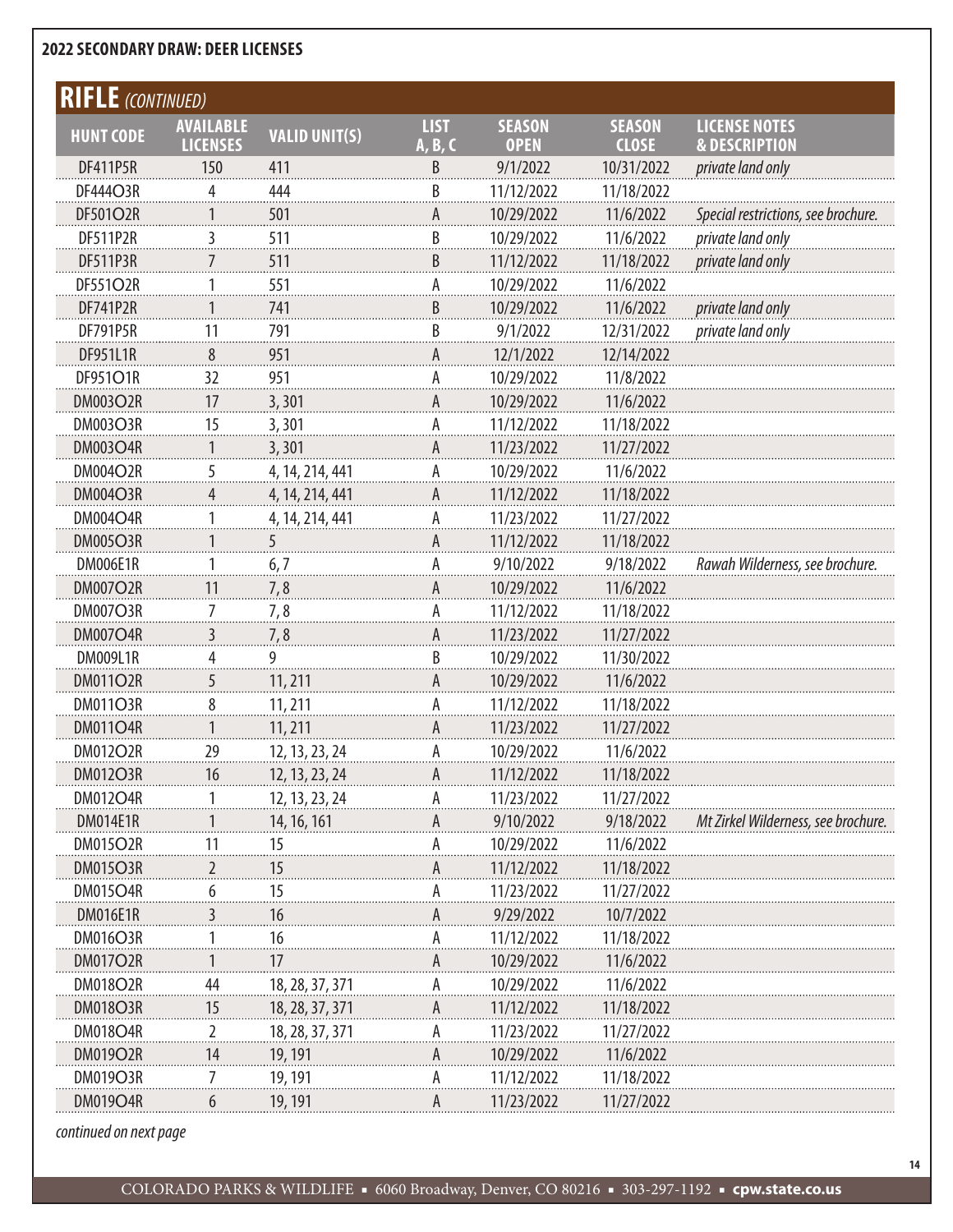| <b>RIFLE</b> (CONTINUED) |                  |                      |             |               |               |                                     |
|--------------------------|------------------|----------------------|-------------|---------------|---------------|-------------------------------------|
| <b>HUNT CODE</b>         | <b>AVAILABLE</b> | <b>VALID UNIT(S)</b> | <b>LIST</b> | <b>SEASON</b> | <b>SEASON</b> | <b>LICENSE NOTES</b>                |
|                          | <b>LICENSES</b>  |                      | A, B, C     | <b>OPEN</b>   | <b>CLOSE</b>  | <b>&amp; DESCRIPTION</b>            |
| <b>DM020O2R</b>          | 6                | 20                   |             | 10/29/2022    | 11/6/2022     |                                     |
| <b>DM020O3R</b>          | 4                | 20                   | А           | 11/12/2022    | 11/18/2022    |                                     |
| <b>DM020O4R</b>          | 5                | 20                   | А           | 11/23/2022    | 11/27/2022    |                                     |
| DM020P5R                 | 199              | 20                   | Α           | 10/29/2022    | 11/30/2022    | private land only                   |
| <b>DM021O2R</b>          | 3                | 21                   | А           | 10/29/2022    | 11/6/2022     |                                     |
| <b>DM022O2R</b>          | 4                | 22                   | Α           | 10/29/2022    | 11/6/2022     |                                     |
| <b>DM022O3R</b>          | 4                | 22                   | А           | 11/12/2022    | 11/18/2022    |                                     |
| <b>DM025O2R</b>          | 14               | 25, 26               | Α           | 10/29/2022    | 11/6/2022     |                                     |
| <b>DM025O3R</b>          | 2                | 25, 26               | А           | 11/12/2022    | 11/18/2022    |                                     |
| <b>DM027O2R</b>          | 6                | 27, 181              | А           | 10/29/2022    | 11/6/2022     |                                     |
| <b>DM027O3R</b>          | 7                | 27, 181              | А           | 11/12/2022    | 11/18/2022    |                                     |
| <b>DM029O2R</b>          | 95               | 29                   | А           | 10/29/2022    | 11/6/2022     |                                     |
| <b>DM029O3R</b>          | 85               | 29                   | А           | 11/12/2022    | 11/18/2022    |                                     |
| <b>DM029O4R</b>          | 85               | 29                   | А           | 11/23/2022    | 11/27/2022    |                                     |
| <b>DM029P5R</b>          | 136              | 29                   | B           | 10/29/2022    | 11/30/2022    | private land only                   |
| <b>DM030O2R</b>          | 1                | 30                   | А           | 10/29/2022    | 11/6/2022     |                                     |
| <b>DM030O3R</b>          |                  | 30                   | А           | 11/12/2022    | 11/18/2022    |                                     |
| <b>DM031O2R</b>          | 2                | 31, 32               | А           | 10/29/2022    | 11/6/2022     |                                     |
| <b>DM031O3R</b>          |                  | 31, 32               | А           | 11/12/2022    | 11/18/2022    |                                     |
| DM031P2R                 | 6                | 31, 32               | А           | 10/29/2022    | 11/6/2022     | private land only                   |
| <b>DM031P3R</b>          | 3                | 31, 32               | А           | 11/12/2022    | 11/18/2022    | private land only                   |
| <b>DM033O2R</b>          | 10               | 33                   | А           | 10/29/2022    | 11/6/2022     |                                     |
| <b>DM033O3R</b>          | 8                | 33                   | Α           | 11/12/2022    | 11/18/2022    |                                     |
| <b>DM033P2R</b>          | 4                |                      |             | 10/29/2022    | 11/6/2022     |                                     |
| <b>DM033P3R</b>          |                  | 33                   | А           | 11/12/2022    | 11/18/2022    | private land only                   |
| <b>DM034O2R</b>          | 144              | 34                   | А           | 10/29/2022    | 11/6/2022     |                                     |
| <b>DM034O3R</b>          | 51               | 34                   |             | 11/12/2022    | 11/18/2022    |                                     |
| <b>DM034O4R</b>          | 8                | 34                   | А           | 11/23/2022    | 11/27/2022    |                                     |
| <b>DM035O2R</b>          | 16               | 35, 36, 45, 361      | А           | 10/29/2022    | 11/6/2022     |                                     |
| <b>DM035O3R</b>          | 14               | 35, 36, 45, 361      | А           | 11/12/2022    | 11/18/2022    |                                     |
| <b>DM038O2R</b>          | 39               | 38                   |             | 10/29/2022    | 11/6/2022     |                                     |
| <b>DM038O3R</b>          | 105              | 38                   | А           | 11/12/2022    | 11/18/2022    |                                     |
| <b>DM038O4R</b>          | 112              | 38                   | А           | 11/23/2022    | 11/27/2022    |                                     |
|                          |                  |                      |             |               |               |                                     |
| DM038P5R                 | 177              | 38                   | B           | 10/29/2022    | 11/30/2022    | Private land only, see brochure.    |
| <b>DM039O2R</b>          | 3                | 39,46                | А           | 10/29/2022    | 11/6/2022     | Special restrictions, see brochure. |
| <b>DM039O3R</b>          | 2                | 39, 46               | А           | 11/12/2022    | 11/18/2022    | Special restrictions, see brochure. |
| <b>DM040O2R</b>          | 2                | 40                   | А           | 10/29/2022    | 11/6/2022     |                                     |
| <b>DM041O2R</b>          | 14               | 41, 42, 421          | А           | 10/29/2022    | 11/6/2022     |                                     |
| <b>DM041O3R</b>          | 5                | 41, 42, 421          | А           | 11/12/2022    | 11/18/2022    |                                     |
| <b>DM041P3R</b>          |                  | 41, 42, 421          | А           | 11/12/2022    | 11/18/2022    | private land only                   |

*continued on next page*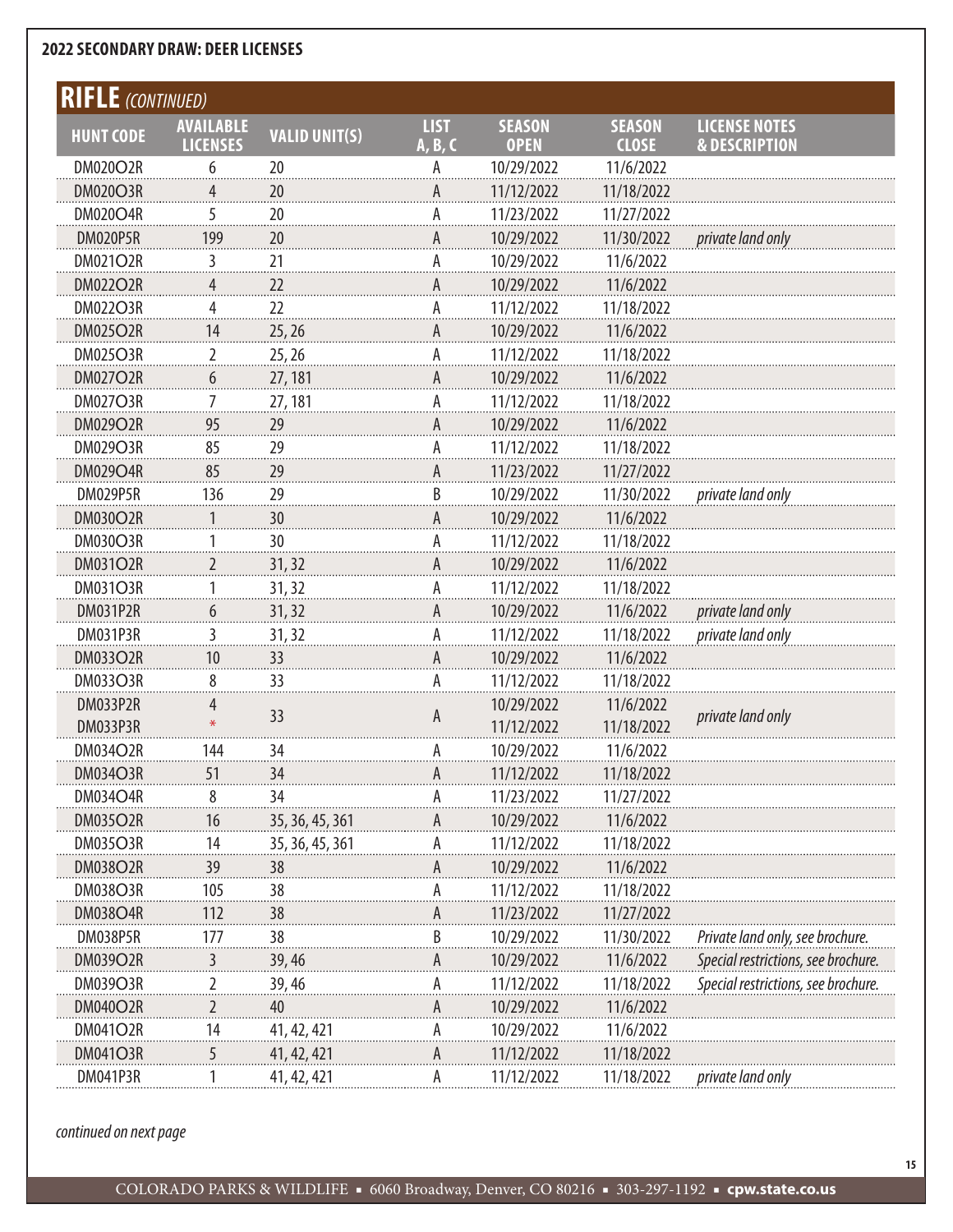| <b>RIFLE</b> (CONTINUED) |                                     |                      |                        |                              |                               |                                                  |
|--------------------------|-------------------------------------|----------------------|------------------------|------------------------------|-------------------------------|--------------------------------------------------|
| <b>HUNT CODE</b>         | <b>AVAILABLE</b><br><b>LICENSES</b> | <b>VALID UNIT(S)</b> | <b>LIST</b><br>A, B, C | <b>SEASON</b><br><b>OPEN</b> | <b>SEASON</b><br><b>CLOSE</b> | <b>LICENSE NOTES</b><br><b>&amp; DESCRIPTION</b> |
| <b>DM043E1R</b>          | 6                                   | 43                   | A                      | 9/10/2022                    | 9/18/2022                     | Maroon Bells Wldrness, see<br>brochure.          |
| <b>DM043O2R</b>          | 3                                   | 43, 47, 471          | А                      | 10/29/2022                   | 11/6/2022                     |                                                  |
| <b>DM043O3R</b>          | 2                                   | 43, 47, 471          | A                      | 11/12/2022                   | 11/18/2022                    |                                                  |
| <b>DM043O4R</b>          | 1                                   | 43, 47, 471          | А                      | 11/23/2022                   | 11/27/2022                    |                                                  |
| <b>DM047E1R</b>          |                                     | 47                   | A                      | 9/10/2022                    | 9/18/2022                     | Hunter-Fryingpan WA, see<br>brochure.            |
| <b>DM048O2R</b>          | 5                                   | 48, 56, 481, 561     | А                      | 10/29/2022                   | 11/6/2022                     |                                                  |
| <b>DM048O3R</b>          | 2                                   | 48, 56, 481, 561     | А                      | 11/12/2022                   | 11/18/2022                    |                                                  |
| <b>DM049O2R</b>          | 16                                  | 49, 57, 58, 581      | А                      | 10/29/2022                   | 11/6/2022                     |                                                  |
| <b>DM049O3R</b>          | 8                                   | 49, 57, 58, 581      | А                      | 11/12/2022                   | 11/18/2022                    |                                                  |
| <b>DM050O2R</b>          | 4                                   | 50, 500, 501         | А                      | 10/29/2022                   | 11/6/2022                     | Special restrictions, see brochure.              |
| <b>DM050O3R</b>          | 3                                   | 50, 500, 501         | А                      | 11/12/2022                   | 11/18/2022                    | Special restrictions, see brochure.              |
| <b>DM051O2R</b>          | 4                                   | 51                   | А                      | 10/29/2022                   | 11/6/2022                     |                                                  |
| <b>DM051O3R</b>          | 3                                   | 51                   | А                      | 11/12/2022                   | 11/18/2022                    |                                                  |
| <b>DM051O4R</b>          |                                     | 51                   | А                      | 11/23/2022                   | 11/27/2022                    |                                                  |
| <b>DM051P5R</b>          | 2                                   | 51                   | B                      | 10/22/2022                   | 11/20/2022                    | private land only                                |
| <b>DM052O2R</b>          | 16                                  | 52, 411, 521         | А                      | 10/29/2022                   | 11/6/2022                     |                                                  |
| <b>DM052O3R</b>          | 2                                   | 52, 411, 521         | А                      | 11/12/2022                   | 11/18/2022                    |                                                  |
| <b>DM052P2R</b>          | 161                                 | 52, 411, 521         | А                      | 10/29/2022                   | 11/6/2022                     | private land only                                |
| <b>DM052P3R</b>          | 57                                  | 52, 411, 521         | А                      | 11/12/2022                   | 11/18/2022                    | private land only                                |
| <b>DM053O2R</b>          |                                     | $\frac{53}{11}$      | А                      | 10/29/2022                   | 11/6/2022                     |                                                  |
| <b>DM053O3R</b>          | 1                                   | 53                   | А                      | 11/12/2022                   | 11/18/2022                    |                                                  |
| DM053P3R                 |                                     | 53                   | А                      | 11/12/2022                   | 11/18/2022                    | private land only                                |
| <b>DM054O2R</b>          | 9                                   | 54                   | А                      | 10/29/2022                   | 11/6/2022                     |                                                  |
| <b>DM055O2R</b>          | 2                                   | 55                   | А                      | 10/29/2022                   | 11/6/2022                     |                                                  |
| DM05503R                 |                                     | 55                   |                        | 11/12/2022                   | 11/18/2022                    |                                                  |
| DM059O2R                 |                                     | 59,511               | А                      | 10/29/2022                   | 11/6/2022                     |                                                  |
| <b>DM060O2R</b>          | 6                                   | 60                   | A                      | 10/29/2022                   | 11/6/2022                     |                                                  |
| DM060P2R                 | 20                                  | 60                   | А                      | 10/29/2022                   | 11/6/2022                     | private land only                                |
| DM060P3R                 | 10                                  | 60                   | A                      | 11/12/2022                   | 11/18/2022                    | private land only                                |
| DM061O2R                 | 2                                   | 61                   | А                      | 10/29/2022                   | 11/6/2022                     |                                                  |
| <b>DM062O2R</b>          | 14                                  | 62                   | A                      | 10/29/2022                   | 11/6/2022                     |                                                  |
| <b>DM062O3R</b>          |                                     | 62                   | А                      | 11/12/2022                   | 11/18/2022                    |                                                  |
| <b>DM062P2R</b>          | 6                                   | 62                   | A                      | 10/29/2022                   | 11/6/2022                     | private land only                                |
| DM062P3R                 | 2                                   | 62                   | Α                      | 11/12/2022                   | 11/18/2022                    | private land only                                |
| <b>DM063O2R</b>          | 2                                   | 63                   | A                      | 10/29/2022                   | 11/6/2022                     |                                                  |
| DM063P2R                 |                                     | 63                   | А                      | 10/29/2022                   | 11/6/2022                     | private land only                                |
| <b>DM063P3R</b>          |                                     | 63                   | A                      | 11/12/2022                   | 11/18/2022                    | private land only                                |
| <b>DM064O2R</b>          | 5                                   | 64,65                | А                      | 10/29/2022                   | 11/6/2022                     |                                                  |
| DM064O3R                 | 13                                  | 64,65                | Α                      | 11/12/2022                   | 11/18/2022                    |                                                  |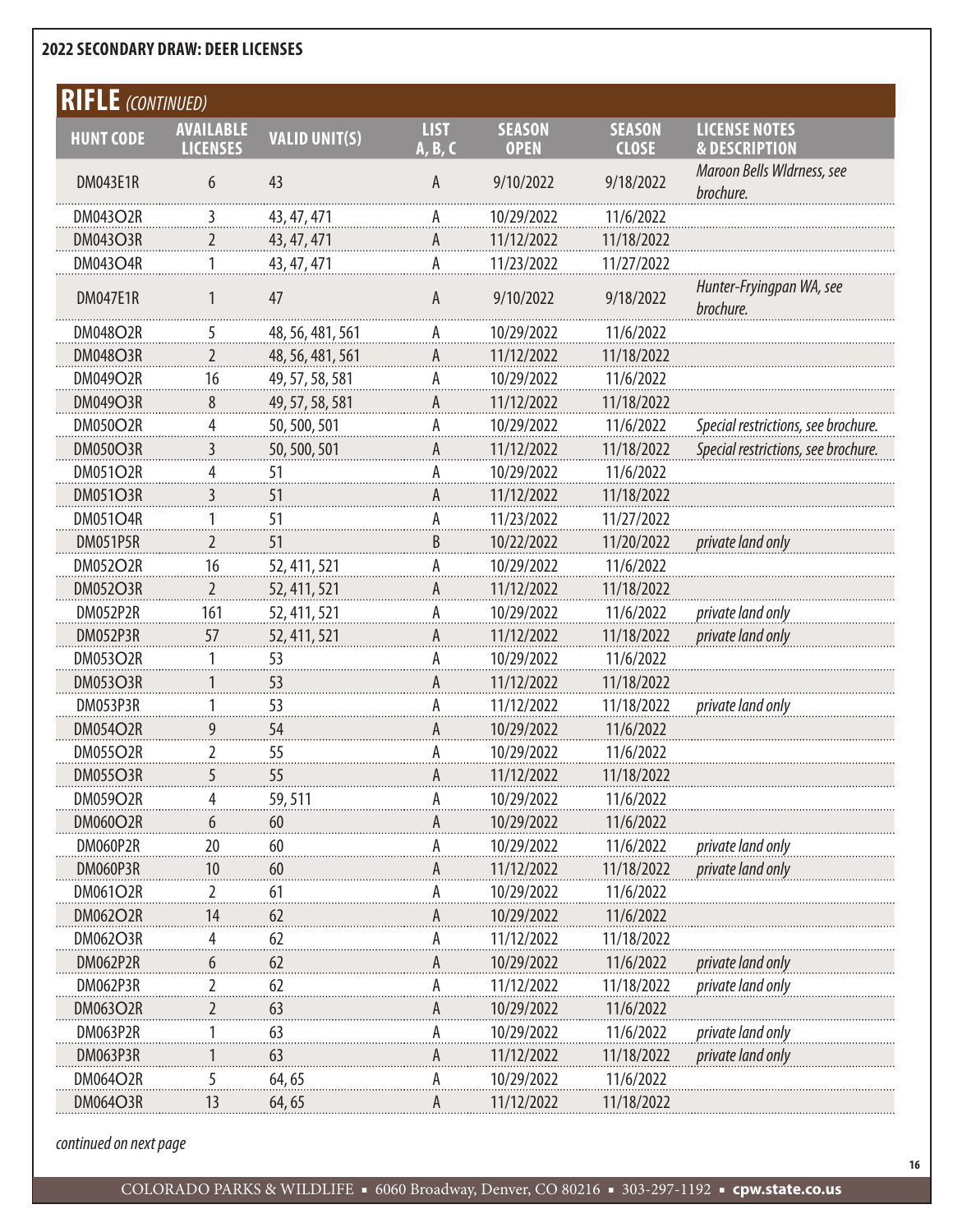| <b>LICENSE NOTES</b><br><b>LIST</b><br><b>SEASON</b><br><b>SEASON</b><br><b>AVAILABLE</b><br><b>VALID UNIT(S)</b><br><b>HUNT CODE</b><br><b>LICENSES</b><br>A, B, C<br><b>OPEN</b><br><b>CLOSE</b><br><b>&amp; DESCRIPTION</b><br><b>DM064O4R</b><br>64,65<br>11/23/2022<br>11/27/2022<br>2<br>Α<br><b>DM064P2R</b><br>10/29/2022<br>11/6/2022<br>5<br>64,65<br>private land only<br>private land only<br>2<br>11/12/2022<br>11/18/2022<br>DM064P3R<br>А<br>64, 65<br>9/10/2022<br><b>DM065E1R</b><br>9/18/2022<br>Above 11,000 ft., see brochure.<br>65<br>А<br>67<br>10/29/2022<br><b>DM067O2R</b><br>11/6/2022<br>1<br>Α<br>10/29/2022<br><b>DM068O2R</b><br>11/6/2022<br>68, 681, 682<br>А<br>11/12/2022<br>11/18/2022<br><b>DM068O3R</b><br>5<br>68, 681, 682<br>Α<br>10/29/2022<br><b>DM069O2R</b><br>16<br>69, 84, 86, 691, 861<br>11/6/2022<br>А<br>69, 84, 86, 691, 861<br>11/12/2022<br>11/18/2022<br><b>DM069O3R</b><br>6<br>А<br><b>DM069P2R</b><br>10/29/2022<br>11/6/2022<br>69, 84, 86, 691, 861<br>private land only<br>4<br>А<br>11/12/2022<br>11/18/2022<br>DM069P3R<br>69, 84, 86, 691, 861<br>private land only<br>4<br>Α<br>10/29/2022<br><b>DM070O2R</b><br>11/6/2022<br>Δ<br>70<br>DM070O3R<br>4<br>70<br>А<br>11/12/2022<br>11/18/2022<br>11/23/2022<br>11/27/2022<br><b>DM070O4R</b><br>3<br>70<br>А<br>10/29/2022<br>private land only<br>DM070P2R<br>70<br>А<br>11/6/2022<br>1<br>11/12/2022<br>11/18/2022<br>DM070P3R<br>4<br>70<br>private land only<br>А<br>5<br><b>DM071O2R</b><br>71,711<br>А<br>10/29/2022<br>11/6/2022<br><b>DM071O3R</b><br>11/12/2022<br>11/18/2022<br>71,711<br>6<br>А<br>11/23/2022<br><b>DM071O4R</b><br>11/27/2022<br>71,711<br>А<br>1<br>10/29/2022<br><b>DM071P2R</b><br>71,711<br>11/6/2022<br>private land only<br>А<br>8<br>10/29/2022<br><b>DM072O2R</b><br>11/6/2022<br>72,73<br>А<br><b>DM072O3R</b><br>11/12/2022<br>11<br>11/18/2022<br>72,73<br>А<br><b>DM072O4R</b><br>2<br>А<br>11/23/2022<br>11/27/2022<br>72,73<br>10/29/2022<br><b>DM072P2R</b><br>11/6/2022<br>72,73<br>private land only<br>А<br>DM072P3R<br>11/12/2022<br>11/18/2022<br>private land only<br>72,73<br>А<br>3<br>10/29/2022<br>11/6/2022<br><b>DM074O2R</b><br>74<br>А<br>DM074O3R<br>2<br>74<br>А<br>11/12/2022<br>11/18/2022<br>DM074P2R<br>10/29/2022<br>11/6/2022<br>74<br>private land only<br>A<br>11/12/2022<br>11/18/2022<br>DM074P3R<br><b>DM075O2R</b><br>10/29/2022<br>11/6/2022<br>75,751<br>11<br><b>DM075O3R</b><br>11/12/2022<br>11/18/2022<br>7<br>75, 751<br>А<br>11/23/2022<br>11/27/2022<br><b>DM075O4R</b><br>75,751<br>А<br><b>DM075P2R</b><br>10/29/2022<br>11/6/2022<br>75,751<br>private land only<br>A<br>11/12/2022<br>11/18/2022<br><b>DM075P3R</b><br>DM075P4R<br>75,751<br>11/23/2022<br>11/27/2022<br>private land only<br>А<br>11/12/2022<br><b>DM076O3R</b><br>76<br>11/18/2022<br>77, 78, 771<br>27<br>10/29/2022<br><b>DM077O2R</b><br>11/6/2022<br>А<br><b>DM077O3R</b><br>13<br>77, 78, 771<br>11/12/2022<br>11/18/2022<br>А<br><b>DM077O4R</b><br>11/23/2022<br>11/27/2022<br>77, 78, 771<br>3<br>А<br>DM077P2R<br>10/29/2022<br>11/6/2022 | <b>FLE</b> (CONTINUED) |             |   |  |                   |
|---------------------------------------------------------------------------------------------------------------------------------------------------------------------------------------------------------------------------------------------------------------------------------------------------------------------------------------------------------------------------------------------------------------------------------------------------------------------------------------------------------------------------------------------------------------------------------------------------------------------------------------------------------------------------------------------------------------------------------------------------------------------------------------------------------------------------------------------------------------------------------------------------------------------------------------------------------------------------------------------------------------------------------------------------------------------------------------------------------------------------------------------------------------------------------------------------------------------------------------------------------------------------------------------------------------------------------------------------------------------------------------------------------------------------------------------------------------------------------------------------------------------------------------------------------------------------------------------------------------------------------------------------------------------------------------------------------------------------------------------------------------------------------------------------------------------------------------------------------------------------------------------------------------------------------------------------------------------------------------------------------------------------------------------------------------------------------------------------------------------------------------------------------------------------------------------------------------------------------------------------------------------------------------------------------------------------------------------------------------------------------------------------------------------------------------------------------------------------------------------------------------------------------------------------------------------------------------------------------------------------------------------------------------------------------------------------------------------------------------------------------------------------------------------------------------------------------------------------------------------------------------------------------------------------------------------------------------------------------------------------------------------------------------------------------------------------------------------------------------------------|------------------------|-------------|---|--|-------------------|
|                                                                                                                                                                                                                                                                                                                                                                                                                                                                                                                                                                                                                                                                                                                                                                                                                                                                                                                                                                                                                                                                                                                                                                                                                                                                                                                                                                                                                                                                                                                                                                                                                                                                                                                                                                                                                                                                                                                                                                                                                                                                                                                                                                                                                                                                                                                                                                                                                                                                                                                                                                                                                                                                                                                                                                                                                                                                                                                                                                                                                                                                                                                           |                        |             |   |  |                   |
|                                                                                                                                                                                                                                                                                                                                                                                                                                                                                                                                                                                                                                                                                                                                                                                                                                                                                                                                                                                                                                                                                                                                                                                                                                                                                                                                                                                                                                                                                                                                                                                                                                                                                                                                                                                                                                                                                                                                                                                                                                                                                                                                                                                                                                                                                                                                                                                                                                                                                                                                                                                                                                                                                                                                                                                                                                                                                                                                                                                                                                                                                                                           |                        |             |   |  |                   |
|                                                                                                                                                                                                                                                                                                                                                                                                                                                                                                                                                                                                                                                                                                                                                                                                                                                                                                                                                                                                                                                                                                                                                                                                                                                                                                                                                                                                                                                                                                                                                                                                                                                                                                                                                                                                                                                                                                                                                                                                                                                                                                                                                                                                                                                                                                                                                                                                                                                                                                                                                                                                                                                                                                                                                                                                                                                                                                                                                                                                                                                                                                                           |                        |             |   |  |                   |
|                                                                                                                                                                                                                                                                                                                                                                                                                                                                                                                                                                                                                                                                                                                                                                                                                                                                                                                                                                                                                                                                                                                                                                                                                                                                                                                                                                                                                                                                                                                                                                                                                                                                                                                                                                                                                                                                                                                                                                                                                                                                                                                                                                                                                                                                                                                                                                                                                                                                                                                                                                                                                                                                                                                                                                                                                                                                                                                                                                                                                                                                                                                           |                        |             |   |  |                   |
|                                                                                                                                                                                                                                                                                                                                                                                                                                                                                                                                                                                                                                                                                                                                                                                                                                                                                                                                                                                                                                                                                                                                                                                                                                                                                                                                                                                                                                                                                                                                                                                                                                                                                                                                                                                                                                                                                                                                                                                                                                                                                                                                                                                                                                                                                                                                                                                                                                                                                                                                                                                                                                                                                                                                                                                                                                                                                                                                                                                                                                                                                                                           |                        |             |   |  |                   |
|                                                                                                                                                                                                                                                                                                                                                                                                                                                                                                                                                                                                                                                                                                                                                                                                                                                                                                                                                                                                                                                                                                                                                                                                                                                                                                                                                                                                                                                                                                                                                                                                                                                                                                                                                                                                                                                                                                                                                                                                                                                                                                                                                                                                                                                                                                                                                                                                                                                                                                                                                                                                                                                                                                                                                                                                                                                                                                                                                                                                                                                                                                                           |                        |             |   |  |                   |
|                                                                                                                                                                                                                                                                                                                                                                                                                                                                                                                                                                                                                                                                                                                                                                                                                                                                                                                                                                                                                                                                                                                                                                                                                                                                                                                                                                                                                                                                                                                                                                                                                                                                                                                                                                                                                                                                                                                                                                                                                                                                                                                                                                                                                                                                                                                                                                                                                                                                                                                                                                                                                                                                                                                                                                                                                                                                                                                                                                                                                                                                                                                           |                        |             |   |  |                   |
|                                                                                                                                                                                                                                                                                                                                                                                                                                                                                                                                                                                                                                                                                                                                                                                                                                                                                                                                                                                                                                                                                                                                                                                                                                                                                                                                                                                                                                                                                                                                                                                                                                                                                                                                                                                                                                                                                                                                                                                                                                                                                                                                                                                                                                                                                                                                                                                                                                                                                                                                                                                                                                                                                                                                                                                                                                                                                                                                                                                                                                                                                                                           |                        |             |   |  |                   |
|                                                                                                                                                                                                                                                                                                                                                                                                                                                                                                                                                                                                                                                                                                                                                                                                                                                                                                                                                                                                                                                                                                                                                                                                                                                                                                                                                                                                                                                                                                                                                                                                                                                                                                                                                                                                                                                                                                                                                                                                                                                                                                                                                                                                                                                                                                                                                                                                                                                                                                                                                                                                                                                                                                                                                                                                                                                                                                                                                                                                                                                                                                                           |                        |             |   |  |                   |
|                                                                                                                                                                                                                                                                                                                                                                                                                                                                                                                                                                                                                                                                                                                                                                                                                                                                                                                                                                                                                                                                                                                                                                                                                                                                                                                                                                                                                                                                                                                                                                                                                                                                                                                                                                                                                                                                                                                                                                                                                                                                                                                                                                                                                                                                                                                                                                                                                                                                                                                                                                                                                                                                                                                                                                                                                                                                                                                                                                                                                                                                                                                           |                        |             |   |  |                   |
|                                                                                                                                                                                                                                                                                                                                                                                                                                                                                                                                                                                                                                                                                                                                                                                                                                                                                                                                                                                                                                                                                                                                                                                                                                                                                                                                                                                                                                                                                                                                                                                                                                                                                                                                                                                                                                                                                                                                                                                                                                                                                                                                                                                                                                                                                                                                                                                                                                                                                                                                                                                                                                                                                                                                                                                                                                                                                                                                                                                                                                                                                                                           |                        |             |   |  |                   |
|                                                                                                                                                                                                                                                                                                                                                                                                                                                                                                                                                                                                                                                                                                                                                                                                                                                                                                                                                                                                                                                                                                                                                                                                                                                                                                                                                                                                                                                                                                                                                                                                                                                                                                                                                                                                                                                                                                                                                                                                                                                                                                                                                                                                                                                                                                                                                                                                                                                                                                                                                                                                                                                                                                                                                                                                                                                                                                                                                                                                                                                                                                                           |                        |             |   |  |                   |
|                                                                                                                                                                                                                                                                                                                                                                                                                                                                                                                                                                                                                                                                                                                                                                                                                                                                                                                                                                                                                                                                                                                                                                                                                                                                                                                                                                                                                                                                                                                                                                                                                                                                                                                                                                                                                                                                                                                                                                                                                                                                                                                                                                                                                                                                                                                                                                                                                                                                                                                                                                                                                                                                                                                                                                                                                                                                                                                                                                                                                                                                                                                           |                        |             |   |  |                   |
|                                                                                                                                                                                                                                                                                                                                                                                                                                                                                                                                                                                                                                                                                                                                                                                                                                                                                                                                                                                                                                                                                                                                                                                                                                                                                                                                                                                                                                                                                                                                                                                                                                                                                                                                                                                                                                                                                                                                                                                                                                                                                                                                                                                                                                                                                                                                                                                                                                                                                                                                                                                                                                                                                                                                                                                                                                                                                                                                                                                                                                                                                                                           |                        |             |   |  |                   |
|                                                                                                                                                                                                                                                                                                                                                                                                                                                                                                                                                                                                                                                                                                                                                                                                                                                                                                                                                                                                                                                                                                                                                                                                                                                                                                                                                                                                                                                                                                                                                                                                                                                                                                                                                                                                                                                                                                                                                                                                                                                                                                                                                                                                                                                                                                                                                                                                                                                                                                                                                                                                                                                                                                                                                                                                                                                                                                                                                                                                                                                                                                                           |                        |             |   |  |                   |
|                                                                                                                                                                                                                                                                                                                                                                                                                                                                                                                                                                                                                                                                                                                                                                                                                                                                                                                                                                                                                                                                                                                                                                                                                                                                                                                                                                                                                                                                                                                                                                                                                                                                                                                                                                                                                                                                                                                                                                                                                                                                                                                                                                                                                                                                                                                                                                                                                                                                                                                                                                                                                                                                                                                                                                                                                                                                                                                                                                                                                                                                                                                           |                        |             |   |  |                   |
|                                                                                                                                                                                                                                                                                                                                                                                                                                                                                                                                                                                                                                                                                                                                                                                                                                                                                                                                                                                                                                                                                                                                                                                                                                                                                                                                                                                                                                                                                                                                                                                                                                                                                                                                                                                                                                                                                                                                                                                                                                                                                                                                                                                                                                                                                                                                                                                                                                                                                                                                                                                                                                                                                                                                                                                                                                                                                                                                                                                                                                                                                                                           |                        |             |   |  |                   |
|                                                                                                                                                                                                                                                                                                                                                                                                                                                                                                                                                                                                                                                                                                                                                                                                                                                                                                                                                                                                                                                                                                                                                                                                                                                                                                                                                                                                                                                                                                                                                                                                                                                                                                                                                                                                                                                                                                                                                                                                                                                                                                                                                                                                                                                                                                                                                                                                                                                                                                                                                                                                                                                                                                                                                                                                                                                                                                                                                                                                                                                                                                                           |                        |             |   |  |                   |
|                                                                                                                                                                                                                                                                                                                                                                                                                                                                                                                                                                                                                                                                                                                                                                                                                                                                                                                                                                                                                                                                                                                                                                                                                                                                                                                                                                                                                                                                                                                                                                                                                                                                                                                                                                                                                                                                                                                                                                                                                                                                                                                                                                                                                                                                                                                                                                                                                                                                                                                                                                                                                                                                                                                                                                                                                                                                                                                                                                                                                                                                                                                           |                        |             |   |  |                   |
|                                                                                                                                                                                                                                                                                                                                                                                                                                                                                                                                                                                                                                                                                                                                                                                                                                                                                                                                                                                                                                                                                                                                                                                                                                                                                                                                                                                                                                                                                                                                                                                                                                                                                                                                                                                                                                                                                                                                                                                                                                                                                                                                                                                                                                                                                                                                                                                                                                                                                                                                                                                                                                                                                                                                                                                                                                                                                                                                                                                                                                                                                                                           |                        |             |   |  |                   |
|                                                                                                                                                                                                                                                                                                                                                                                                                                                                                                                                                                                                                                                                                                                                                                                                                                                                                                                                                                                                                                                                                                                                                                                                                                                                                                                                                                                                                                                                                                                                                                                                                                                                                                                                                                                                                                                                                                                                                                                                                                                                                                                                                                                                                                                                                                                                                                                                                                                                                                                                                                                                                                                                                                                                                                                                                                                                                                                                                                                                                                                                                                                           |                        |             |   |  |                   |
|                                                                                                                                                                                                                                                                                                                                                                                                                                                                                                                                                                                                                                                                                                                                                                                                                                                                                                                                                                                                                                                                                                                                                                                                                                                                                                                                                                                                                                                                                                                                                                                                                                                                                                                                                                                                                                                                                                                                                                                                                                                                                                                                                                                                                                                                                                                                                                                                                                                                                                                                                                                                                                                                                                                                                                                                                                                                                                                                                                                                                                                                                                                           |                        |             |   |  |                   |
|                                                                                                                                                                                                                                                                                                                                                                                                                                                                                                                                                                                                                                                                                                                                                                                                                                                                                                                                                                                                                                                                                                                                                                                                                                                                                                                                                                                                                                                                                                                                                                                                                                                                                                                                                                                                                                                                                                                                                                                                                                                                                                                                                                                                                                                                                                                                                                                                                                                                                                                                                                                                                                                                                                                                                                                                                                                                                                                                                                                                                                                                                                                           |                        |             |   |  |                   |
|                                                                                                                                                                                                                                                                                                                                                                                                                                                                                                                                                                                                                                                                                                                                                                                                                                                                                                                                                                                                                                                                                                                                                                                                                                                                                                                                                                                                                                                                                                                                                                                                                                                                                                                                                                                                                                                                                                                                                                                                                                                                                                                                                                                                                                                                                                                                                                                                                                                                                                                                                                                                                                                                                                                                                                                                                                                                                                                                                                                                                                                                                                                           |                        |             |   |  |                   |
|                                                                                                                                                                                                                                                                                                                                                                                                                                                                                                                                                                                                                                                                                                                                                                                                                                                                                                                                                                                                                                                                                                                                                                                                                                                                                                                                                                                                                                                                                                                                                                                                                                                                                                                                                                                                                                                                                                                                                                                                                                                                                                                                                                                                                                                                                                                                                                                                                                                                                                                                                                                                                                                                                                                                                                                                                                                                                                                                                                                                                                                                                                                           |                        |             |   |  |                   |
|                                                                                                                                                                                                                                                                                                                                                                                                                                                                                                                                                                                                                                                                                                                                                                                                                                                                                                                                                                                                                                                                                                                                                                                                                                                                                                                                                                                                                                                                                                                                                                                                                                                                                                                                                                                                                                                                                                                                                                                                                                                                                                                                                                                                                                                                                                                                                                                                                                                                                                                                                                                                                                                                                                                                                                                                                                                                                                                                                                                                                                                                                                                           |                        |             |   |  |                   |
|                                                                                                                                                                                                                                                                                                                                                                                                                                                                                                                                                                                                                                                                                                                                                                                                                                                                                                                                                                                                                                                                                                                                                                                                                                                                                                                                                                                                                                                                                                                                                                                                                                                                                                                                                                                                                                                                                                                                                                                                                                                                                                                                                                                                                                                                                                                                                                                                                                                                                                                                                                                                                                                                                                                                                                                                                                                                                                                                                                                                                                                                                                                           |                        |             |   |  |                   |
|                                                                                                                                                                                                                                                                                                                                                                                                                                                                                                                                                                                                                                                                                                                                                                                                                                                                                                                                                                                                                                                                                                                                                                                                                                                                                                                                                                                                                                                                                                                                                                                                                                                                                                                                                                                                                                                                                                                                                                                                                                                                                                                                                                                                                                                                                                                                                                                                                                                                                                                                                                                                                                                                                                                                                                                                                                                                                                                                                                                                                                                                                                                           |                        |             |   |  |                   |
|                                                                                                                                                                                                                                                                                                                                                                                                                                                                                                                                                                                                                                                                                                                                                                                                                                                                                                                                                                                                                                                                                                                                                                                                                                                                                                                                                                                                                                                                                                                                                                                                                                                                                                                                                                                                                                                                                                                                                                                                                                                                                                                                                                                                                                                                                                                                                                                                                                                                                                                                                                                                                                                                                                                                                                                                                                                                                                                                                                                                                                                                                                                           |                        |             |   |  |                   |
|                                                                                                                                                                                                                                                                                                                                                                                                                                                                                                                                                                                                                                                                                                                                                                                                                                                                                                                                                                                                                                                                                                                                                                                                                                                                                                                                                                                                                                                                                                                                                                                                                                                                                                                                                                                                                                                                                                                                                                                                                                                                                                                                                                                                                                                                                                                                                                                                                                                                                                                                                                                                                                                                                                                                                                                                                                                                                                                                                                                                                                                                                                                           |                        |             |   |  |                   |
|                                                                                                                                                                                                                                                                                                                                                                                                                                                                                                                                                                                                                                                                                                                                                                                                                                                                                                                                                                                                                                                                                                                                                                                                                                                                                                                                                                                                                                                                                                                                                                                                                                                                                                                                                                                                                                                                                                                                                                                                                                                                                                                                                                                                                                                                                                                                                                                                                                                                                                                                                                                                                                                                                                                                                                                                                                                                                                                                                                                                                                                                                                                           |                        |             |   |  |                   |
|                                                                                                                                                                                                                                                                                                                                                                                                                                                                                                                                                                                                                                                                                                                                                                                                                                                                                                                                                                                                                                                                                                                                                                                                                                                                                                                                                                                                                                                                                                                                                                                                                                                                                                                                                                                                                                                                                                                                                                                                                                                                                                                                                                                                                                                                                                                                                                                                                                                                                                                                                                                                                                                                                                                                                                                                                                                                                                                                                                                                                                                                                                                           |                        |             |   |  |                   |
|                                                                                                                                                                                                                                                                                                                                                                                                                                                                                                                                                                                                                                                                                                                                                                                                                                                                                                                                                                                                                                                                                                                                                                                                                                                                                                                                                                                                                                                                                                                                                                                                                                                                                                                                                                                                                                                                                                                                                                                                                                                                                                                                                                                                                                                                                                                                                                                                                                                                                                                                                                                                                                                                                                                                                                                                                                                                                                                                                                                                                                                                                                                           |                        |             |   |  |                   |
|                                                                                                                                                                                                                                                                                                                                                                                                                                                                                                                                                                                                                                                                                                                                                                                                                                                                                                                                                                                                                                                                                                                                                                                                                                                                                                                                                                                                                                                                                                                                                                                                                                                                                                                                                                                                                                                                                                                                                                                                                                                                                                                                                                                                                                                                                                                                                                                                                                                                                                                                                                                                                                                                                                                                                                                                                                                                                                                                                                                                                                                                                                                           |                        |             |   |  |                   |
|                                                                                                                                                                                                                                                                                                                                                                                                                                                                                                                                                                                                                                                                                                                                                                                                                                                                                                                                                                                                                                                                                                                                                                                                                                                                                                                                                                                                                                                                                                                                                                                                                                                                                                                                                                                                                                                                                                                                                                                                                                                                                                                                                                                                                                                                                                                                                                                                                                                                                                                                                                                                                                                                                                                                                                                                                                                                                                                                                                                                                                                                                                                           |                        |             |   |  |                   |
|                                                                                                                                                                                                                                                                                                                                                                                                                                                                                                                                                                                                                                                                                                                                                                                                                                                                                                                                                                                                                                                                                                                                                                                                                                                                                                                                                                                                                                                                                                                                                                                                                                                                                                                                                                                                                                                                                                                                                                                                                                                                                                                                                                                                                                                                                                                                                                                                                                                                                                                                                                                                                                                                                                                                                                                                                                                                                                                                                                                                                                                                                                                           |                        |             |   |  |                   |
|                                                                                                                                                                                                                                                                                                                                                                                                                                                                                                                                                                                                                                                                                                                                                                                                                                                                                                                                                                                                                                                                                                                                                                                                                                                                                                                                                                                                                                                                                                                                                                                                                                                                                                                                                                                                                                                                                                                                                                                                                                                                                                                                                                                                                                                                                                                                                                                                                                                                                                                                                                                                                                                                                                                                                                                                                                                                                                                                                                                                                                                                                                                           |                        |             |   |  |                   |
|                                                                                                                                                                                                                                                                                                                                                                                                                                                                                                                                                                                                                                                                                                                                                                                                                                                                                                                                                                                                                                                                                                                                                                                                                                                                                                                                                                                                                                                                                                                                                                                                                                                                                                                                                                                                                                                                                                                                                                                                                                                                                                                                                                                                                                                                                                                                                                                                                                                                                                                                                                                                                                                                                                                                                                                                                                                                                                                                                                                                                                                                                                                           |                        |             |   |  |                   |
|                                                                                                                                                                                                                                                                                                                                                                                                                                                                                                                                                                                                                                                                                                                                                                                                                                                                                                                                                                                                                                                                                                                                                                                                                                                                                                                                                                                                                                                                                                                                                                                                                                                                                                                                                                                                                                                                                                                                                                                                                                                                                                                                                                                                                                                                                                                                                                                                                                                                                                                                                                                                                                                                                                                                                                                                                                                                                                                                                                                                                                                                                                                           |                        |             |   |  |                   |
|                                                                                                                                                                                                                                                                                                                                                                                                                                                                                                                                                                                                                                                                                                                                                                                                                                                                                                                                                                                                                                                                                                                                                                                                                                                                                                                                                                                                                                                                                                                                                                                                                                                                                                                                                                                                                                                                                                                                                                                                                                                                                                                                                                                                                                                                                                                                                                                                                                                                                                                                                                                                                                                                                                                                                                                                                                                                                                                                                                                                                                                                                                                           |                        |             |   |  |                   |
|                                                                                                                                                                                                                                                                                                                                                                                                                                                                                                                                                                                                                                                                                                                                                                                                                                                                                                                                                                                                                                                                                                                                                                                                                                                                                                                                                                                                                                                                                                                                                                                                                                                                                                                                                                                                                                                                                                                                                                                                                                                                                                                                                                                                                                                                                                                                                                                                                                                                                                                                                                                                                                                                                                                                                                                                                                                                                                                                                                                                                                                                                                                           |                        |             |   |  |                   |
| 11/12/2022<br>11/18/2022<br>DM077P3R                                                                                                                                                                                                                                                                                                                                                                                                                                                                                                                                                                                                                                                                                                                                                                                                                                                                                                                                                                                                                                                                                                                                                                                                                                                                                                                                                                                                                                                                                                                                                                                                                                                                                                                                                                                                                                                                                                                                                                                                                                                                                                                                                                                                                                                                                                                                                                                                                                                                                                                                                                                                                                                                                                                                                                                                                                                                                                                                                                                                                                                                                      |                        | 77, 78, 771 | A |  | private land only |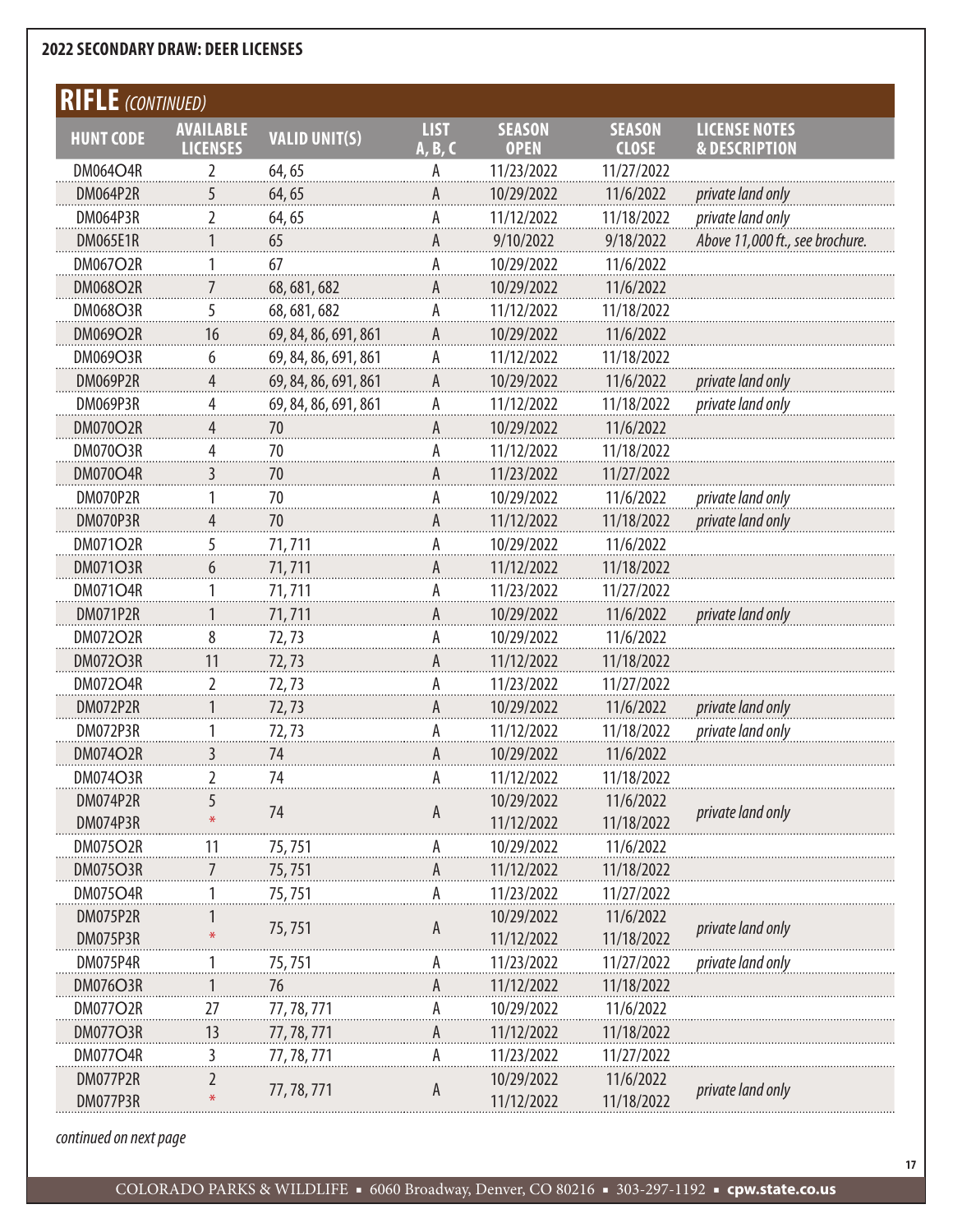| <b>RIFLE</b> (CONTINUED) |                                     |                      |                        |                              |                               |                                                  |
|--------------------------|-------------------------------------|----------------------|------------------------|------------------------------|-------------------------------|--------------------------------------------------|
| <b>HUNT CODE</b>         | <b>AVAILABLE</b><br><b>LICENSES</b> | <b>VALID UNIT(S)</b> | <b>LIST</b><br>A, B, C | <b>SEASON</b><br><b>OPEN</b> | <b>SEASON</b><br><b>CLOSE</b> | <b>LICENSE NOTES</b><br><b>&amp; DESCRIPTION</b> |
| DM077P4R                 |                                     | 77, 78, 771          | А                      | 11/23/2022                   | 11/27/2022                    | private land only                                |
| <b>DM079O3R</b>          |                                     | 79,791               | А                      | 11/12/2022                   | 11/18/2022                    |                                                  |
| <b>DM080O2R</b>          | $\overline{2}$                      | 80,81                | A                      | 10/29/2022                   | 11/6/2022                     |                                                  |
| <b>DM080O3R</b>          | 6                                   | 80,81                | А                      | 11/12/2022                   | 11/18/2022                    |                                                  |
| <b>DM082E1R</b>          | $\overline{2}$                      | 82, 86, 861          | A                      | 9/10/2022                    | 9/18/2022                     | Above timberline, see brochure.                  |
| <b>DM082O2R</b>          | 4                                   | 82                   | А                      | 10/29/2022                   | 11/6/2022                     |                                                  |
| <b>DM082O3R</b>          | 4                                   | 82                   | A                      | 11/12/2022                   | 11/18/2022                    |                                                  |
| <b>DM085O2R</b>          | 4                                   | 85,851               | А                      | 10/29/2022                   | 11/6/2022                     | Except Bosque del Oso SWA                        |
| <b>DM085O3R</b>          | 4                                   | 85,851               | A                      | 11/12/2022                   | 11/18/2022                    | Except Bosque del Oso SWA                        |
| <b>DM087L1R</b>          | 6                                   | 87                   | А                      | 12/1/2022                    | 12/14/2022                    |                                                  |
| <b>DM087O1R</b>          | 3                                   | 87                   | A                      | 10/29/2022                   | 11/8/2022                     |                                                  |
| <b>DM088L1R</b>          |                                     | 88                   | A                      | 12/1/2022                    | 12/14/2022                    |                                                  |
| <b>DM088O1R</b>          |                                     | 88                   | A                      | 10/29/2022                   | 11/8/2022                     |                                                  |
| <b>DM089O1R</b>          |                                     | 89                   | A                      | 10/29/2022                   | 11/8/2022                     |                                                  |
| <b>DM090L1R</b>          |                                     | 90                   | A                      | 12/1/2022                    | 12/14/2022                    |                                                  |
| <b>DM091O1R</b>          |                                     | 91                   | A                      | 10/29/2022                   | 11/8/2022                     |                                                  |
| <b>DM091P5R</b>          |                                     | 91                   | A                      | 12/1/2022                    | 12/14/2022                    | private land only                                |
| <b>DM092L1R</b>          |                                     | 92                   | A                      | 12/1/2022                    | 12/14/2022                    |                                                  |
| <b>DM092O1R</b>          |                                     | 92                   | A                      | 10/29/2022                   | 11/8/2022                     |                                                  |
| <b>DM092P5R</b>          | 22                                  | 92                   | A                      | 12/1/2022                    | 12/14/2022                    | private land only                                |
| <b>DM093L1R</b>          |                                     | 93                   | A                      | 12/1/2022                    | 12/14/2022                    |                                                  |
| <b>DM094L1R</b>          | 4                                   | 94                   | A                      | 12/1/2022                    | 12/14/2022                    |                                                  |
| <b>DM095L1R</b>          | 3                                   | 95                   | A                      | 12/1/2022                    | 12/14/2022                    |                                                  |
| <b>DM096L1R</b>          | 2                                   | 96                   | A                      | 12/1/2022                    | 12/14/2022                    |                                                  |
| DM096O1R                 |                                     | 96                   | A                      | 10/29/2022                   | 11/8/2022                     |                                                  |
| <b>DM098L1R</b>          |                                     | 98                   | Α                      | 12/1/2022                    | 12/14/2022                    |                                                  |
| DM098O1R                 |                                     | 98                   | A                      | 10/29/2022                   | 11/8/2022                     |                                                  |
| <b>DM099L1R</b>          |                                     | 99                   |                        | 12/1/2022                    | 12/14/2022                    |                                                  |
| DM099O1R                 | 2                                   | 99                   | А                      | 10/29/2022                   | 11/8/2022                     |                                                  |
| <b>DM100L1R</b>          |                                     | 100                  |                        | 12/1/2022                    | 12/14/2022                    |                                                  |
| <b>DM102P5R</b>          |                                     | 102                  | А                      | 12/1/2022                    | 12/14/2022                    | private land only                                |
| <b>DM103L1R</b>          | 2                                   | 103                  | А                      | 12/1/2022                    | 12/14/2022                    |                                                  |
| <b>DM103O1R</b>          |                                     | 103                  | Α                      | 10/29/2022                   | 11/8/2022                     |                                                  |
| <b>DM103P5R</b>          | 31                                  | 103                  |                        | 12/1/2022                    | 12/14/2022                    | private land only                                |
| <b>DM104O1R</b>          | 18                                  | 104                  | А                      | 10/29/2022                   | 11/8/2022                     |                                                  |
| <b>DM105L1R</b>          |                                     | 105, 106             | А                      | 12/1/2022                    | 12/14/2022                    |                                                  |
| <b>DM105O1R</b>          | 5                                   | 105, 106             | Α                      | 10/29/2022                   | 11/8/2022                     |                                                  |
| <b>DM107L1R</b>          |                                     | 107                  | А                      | 12/1/2022                    | 12/14/2022                    |                                                  |
| <b>DM107O1R</b>          | 2                                   | 107                  | Α                      | 10/29/2022                   | 11/8/2022                     |                                                  |
| <b>DM109O1R</b>          | 2                                   | 109                  | А                      | 10/29/2022                   | 11/8/2022                     |                                                  |
| <b>DM110O1R</b>          |                                     | 110                  | Α                      | 10/29/2022                   | 11/8/2022                     |                                                  |
| <b>DM111O1R</b>          |                                     | 111                  | А                      | 10/29/2022                   | 11/8/2022                     |                                                  |